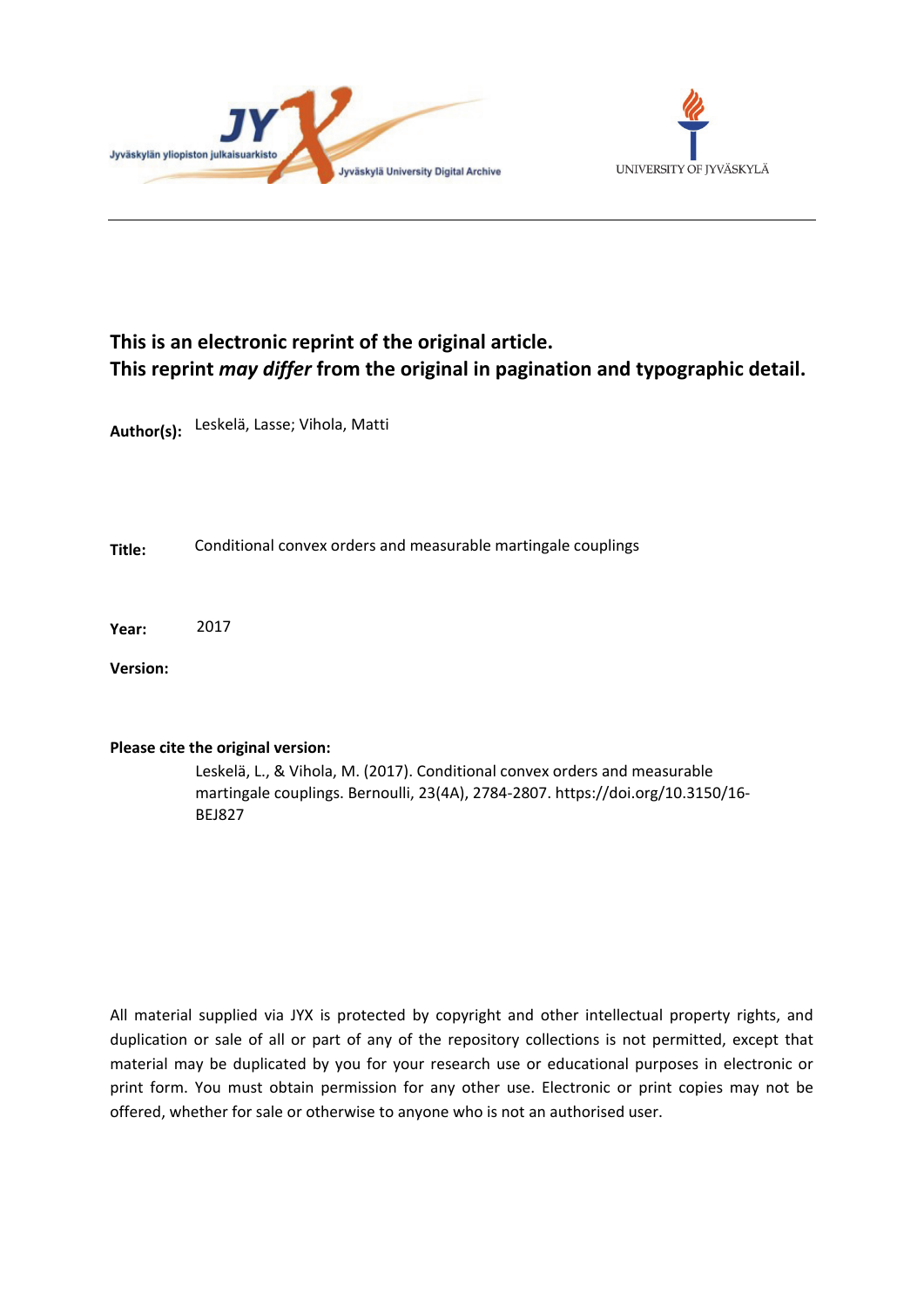# <span id="page-1-0"></span>Conditional convex orders and measurable martingale couplings

#### LASSE LESKELÄ<sup>1</sup> and MATTI VIHOLA<sup>2</sup>

<sup>1</sup>*Department of Mathematics and Systems Analysis, School of Science, Aalto University, PO Box 11100, FI-00076 Aalto, Finland. E-mail: [lasse.leskela@aalto.fi](mailto:lasse.leskela@aalto.fi)* <sup>2</sup>*Department of Mathematics and Statistics, University of Jyväskylä, PO Box 35, FI-40014 Jyväskylä, Finland. E-mail: [matti.vihola@iki.fi](mailto:matti.vihola@iki.fi)*

Strassen's classical martingale coupling theorem states that two random vectors are ordered in the convex (resp. increasing convex) stochastic order if and only if they admit a martingale (resp. submartingale) coupling. By analysing topological properties of spaces of probability measures equipped with a Wasserstein metric and applying a measurable selection theorem, we prove a conditional version of this result for random vectors conditioned on a random element taking values in a general measurable space. We provide an analogue of the conditional martingale coupling theorem in the language of probability kernels, and discuss how it can be applied in the analysis of pseudo-marginal Markov chain Monte Carlo algorithms. We also illustrate how our results imply the existence of a measurable minimiser in the context of martingale optimal transport.

*Keywords:* conditional coupling; convex stochastic order; increasing convex stochastic order; martingale coupling; pointwise coupling; probability kernel

## **1. Introduction and main results**

#### **1.1. Convex stochastic orders**

Stochastic orders and relations provide powerful tools to compare distributions of random variables and processes, and they have been used in various applications [\[22,25,28,33\]](#page-23-0). We focus here on two closely related stochastic orders which are characterised by expectations of convex functionals, the convex order and the increasing convex order. The convex order is a common measure of 'variability' or 'dispersion' of random variables and vectors, and it arises naturally for example in majorisation [\[24\]](#page-23-0). The increasing convex order allows to compare also random vectors with different means.

Let  $\mu$  and  $\nu$  be probability measures on  $\mathbb{R}^d$ . We say that  $\mu$  is less than  $\nu$  in the *convex order*, denoted  $\mu \leq_{cx} \nu$ , if

$$
\int \phi \, \mathrm{d}\mu \le \int \phi \, \mathrm{d}\nu \tag{1.1}
$$

for all convex  $\phi : \mathbb{R}^d \to \mathbb{R}_+$ . We say that  $\mu$  is less than  $\nu$  in the *increasing convex order*, denoted  $\mu \leq_{\text{icx}} \nu$ , if (1.1) holds for all convex  $\phi : \mathbb{R}^d \to \mathbb{R}_+$  which are increasing with respect to the usual coordinate-wise partial order  $x \leq y$ .

1350-7265 © 2017 ISI/BS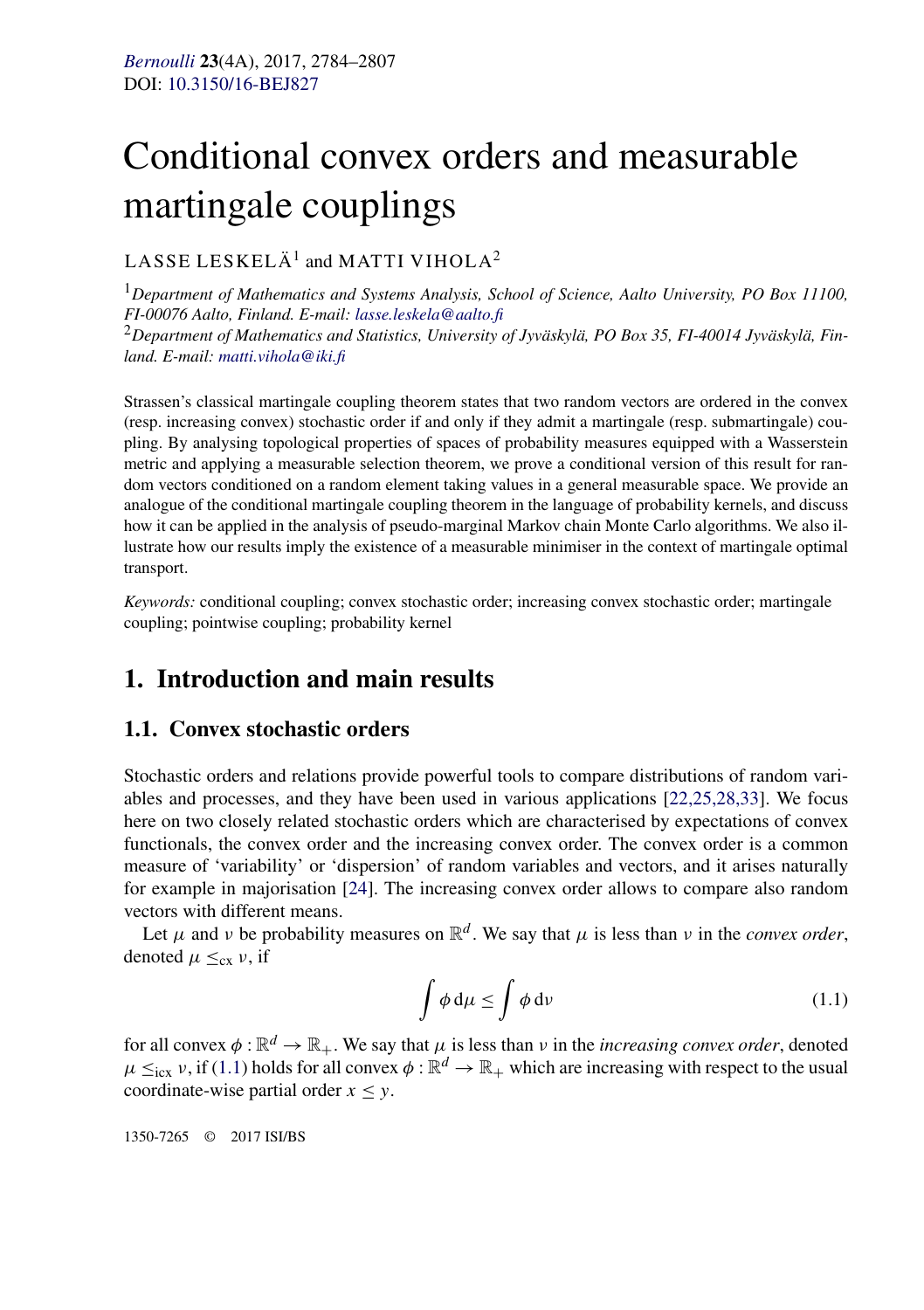<span id="page-2-0"></span>The following type of characterisation of convex orders in terms of martingale couplings will be of our main interest. We denote by  $\mathcal{M}_n(\mathbb{R}^d)$  (resp.  $\mathcal{M}_n^*(\mathbb{R}^d)$ ) the set of probability measures  $\lambda$ on  $(\mathbb{R}^d)^n$  such that  $\lambda$  is the joint distribution of some  $\mathbb{R}^d$ -valued martingale (resp. submartingale)  $(X_t)$  parametrised by  $t \in \{1, \ldots, n\}$ . Recall that a *coupling* of probability measures  $\mu_1, \ldots, \mu_n$ on  $\mathbb{R}^d$  is a probability measure on  $(\mathbb{R}^d)^n$  having  $\mu_1, \ldots, \mu_n$  as its marginal distributions.

**Theorem 1.1 (Strassen [\[31\]](#page-23-0)).** For any probability measures  $\mu$  and  $\nu$  on  $\mathbb{R}^d$  with finite first *moments*:

- (i)  $\mu \leq_{cx} v$  *if and only if*  $\mu$  *and*  $v$  *admit a coupling*  $\lambda \in M_2(\mathbb{R}^d)$ ,
- (ii)  $\mu \leq_{\text{icx}} \nu \text{ if and only if } \mu \text{ and } \nu \text{ admit a coupling } \lambda \in \mathcal{M}_2^*(\mathbb{R}^d).$

Stochastic orders are often expressed in the notation of random variables instead of probability measures. Let *X* and *Y* be random vectors on  $\mathbb{R}^d$  defined on a probability space  $(\Omega, \mathcal{A}, \mathbb{P})$ . Then we denote  $X \leq_{cx} Y$  (resp.  $X \leq_{icx} Y$ ) if the corresponding probability distributions  $\mathbb{P} \circ X^{-1}$  and  $\mathbb{P} \circ Y^{-1}$  are ordered according to  $\leq_{\text{cx}}$  (resp.  $\leq_{\text{icx}}$ ), that is,

$$
\mathbb{E}\phi(X) \le \mathbb{E}\phi(Y) \tag{1.2}
$$

for all convex (resp. increasing convex) functions  $\phi : \mathbb{R}^d \to \mathbb{R}_+$ . Recall that a coupling of random vectors  $X_1, \ldots, X_n$  on  $\mathbb{R}^d$  is a random vector  $(\hat{X}_1, \ldots, \hat{X}_d)$  defined on some probability space and taking values in  $(\mathbb{R}^d)^n$  such that  $\hat{X}_i \stackrel{d}{=} X_i$  for all *i*, where  $\stackrel{d}{=}$  denotes equality in distribution. In this notation, Theorem 1.1 can be reformulated as follows.

**Theorem 1.2.** *For any real-valued random vectors X and Y with finite first moments*:

- (i)  $X \leq_{\text{cx}} Y$  *if and only if X and Y admit a coupling*  $(\hat{X}, \hat{Y})$  *which satisfies*  $\hat{X} = \mathbb{E}(\hat{Y}|\hat{X})$ *almost surely*.
- (ii)  $X \leq_{\text{icx}} Y$  *if and only if X and Y admit a coupling*  $(\hat{X}, \hat{Y})$  *which satisfies*  $\hat{X} \leq \mathbb{E}(\hat{Y}|\hat{X})$ *almost surely*.

#### **1.2. Main results**

The main contribution of the present paper is the following theorem which extends the martingale characterisation in Theorem 1.1 to pairs of probability measures indexed by a parameter  $\theta$  with values in some measurable space *S*. Recall that a *probability kernel* from *S* to  $\mathbb{R}^d$  is a map  $P: (\theta, B) \mapsto P_{\theta}(B)$  such that

- *P*<sup> $\theta$ </sup> is a probability measure on  $\mathbb{R}^d$  for every  $\theta \in S$ , and
- $\theta \mapsto P_{\theta}(B)$  is measurable for every Borel set  $B \subset \mathbb{R}^d$ .

We say that *P* has *finite first moments* if  $\int |x| P_{\theta} (dx) < \infty$  for all  $\theta$ . We extend the notion of coupling to probability kernels as follows. Let *P* and *Q* be probability kernels from *S* to  $\mathbb{R}^d$ , and assume that *R* is a probability kernel from *S* to  $\mathbb{R}^d \times \mathbb{R}^d$ . We say that *R* is a *pointwise coupling* of *P* and *Q* if  $R_\theta$  is a coupling of  $P_\theta$  and  $Q_\theta$  for every  $\theta$ .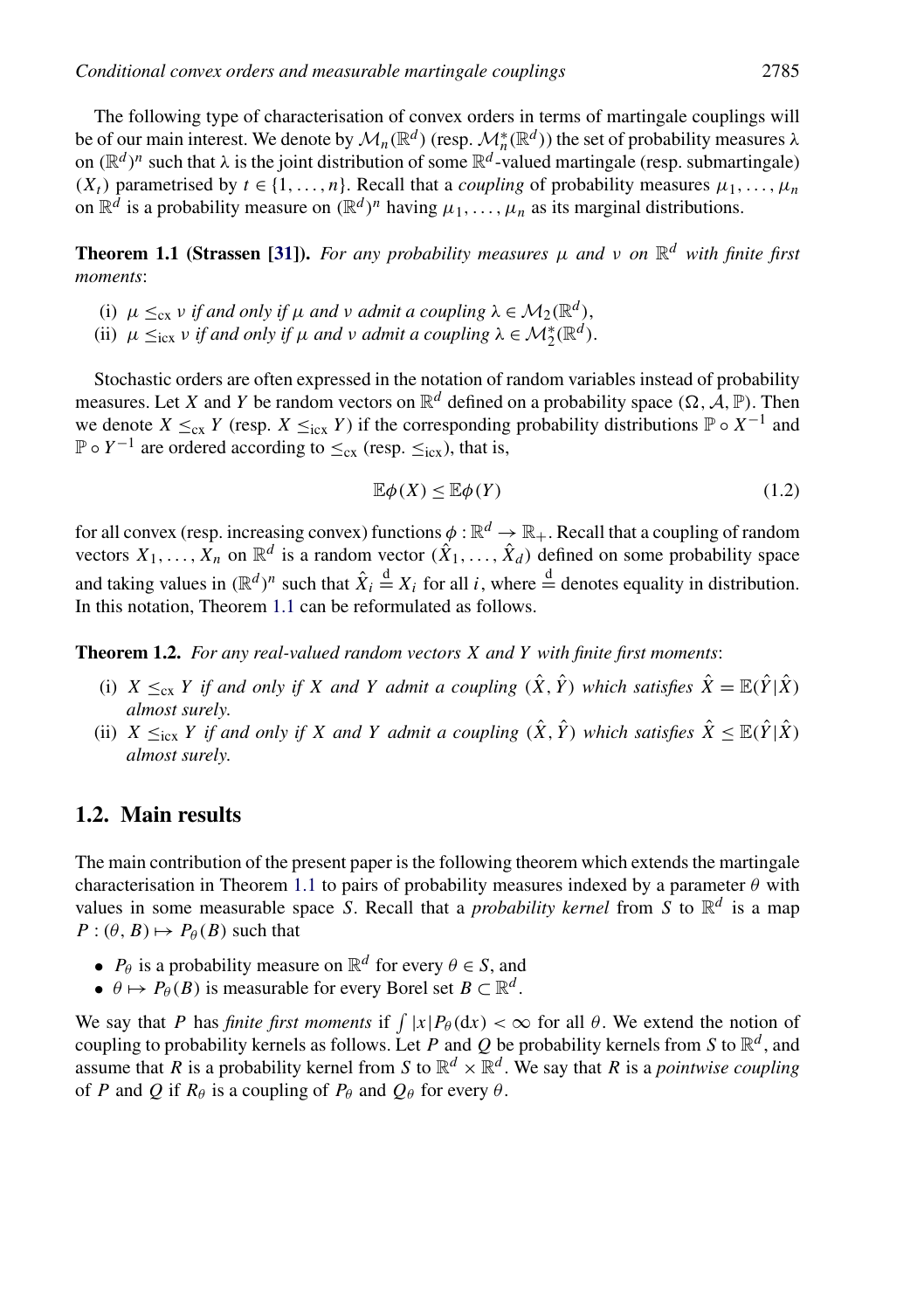<span id="page-3-0"></span>**Theorem 1.3.** *For any probability kernels P and*  $Q$  *from a measurable space*  $S$  *to*  $\mathbb{R}^d$  *with finite first moments*:

- (i)  $P_{\theta} \leq_{\text{cx}} Q_{\theta}$  *for all*  $\theta$  *if and only if P and Q admit a pointwise coupling R such that*  $R_{\theta} \in M_{2}(\mathbb{R}^{d})$  *for all*  $\theta$ ,
- (ii)  $P_{\theta} \leq_{\text{icx}} Q_{\theta}$  *for all*  $\theta$  *if and only if P and Q admit a pointwise coupling R such that*  $R_{\theta} \in \mathcal{M}_{2}^{*}(\mathbb{R}^{d})$  *for all*  $\theta$ .

Conditional versions of integral stochastic orders may be defined by considering conditional analogues of [\(1.2\)](#page-2-0). Let *Z* be a random element with values in a measurable space *S*, defined on the same probability space as random vectors *X* and *Y* on  $\mathbb{R}^d$ . Then we denote *X* | *Z*  $\leq_{cx}$  *Y* | *Z* (resp.  $X \mid Z \leq_{\text{icx}} Y \mid Z$ ) if

$$
\mathbb{E}(\phi(X) | Z) \le \mathbb{E}(\phi(Y) | Z) \qquad \text{almost surely}
$$

for all convex (resp. increasing convex) functions  $\phi : \mathbb{R}^d \to \mathbb{R}$  such that  $\phi(X)$  and  $\phi(Y)$  are integrable. As a corollary of Theorem 1.3, we will prove the following conditional analogue of Theorem [1.2.](#page-2-0) Here a *Z*-conditional coupling of *X* and *Y* is a random element  $(\hat{X}, \hat{Y}, \hat{Z})$  such that  $(\hat{X}, \hat{Z}) \stackrel{d}{=} (X, Z)$  and  $(\hat{Y}, \hat{Z}) \stackrel{d}{=} (Y, Z)$ .

**Theorem 1.4.** *For any real-valued random vectors X and Y with finite first moments and any random element Z in a measurable space S*:

- (i)  $X \mid Z \leq_{cx} Y \mid Z$  *if and only if*  $X$  *and*  $Y$  *admit a*  $Z$ *-conditional coupling*  $(\hat{X}, \hat{Y}, \hat{Z})$  *such that*  $\hat{X} = \mathbb{E}(\hat{Y} | \hat{X}, \hat{Z})$  *almost surely.*
- (ii)  $X \mid Z \leq_{\text{icx}} Y \mid Z$  *if and only if*  $X$  *and*  $Y$  *admit a*  $Z$ *-conditional coupling*  $(\hat{X}, \hat{Y}, \hat{Z})$  *such that*  $\hat{X} \leq \mathbb{E}(\hat{Y} | \hat{X}, \hat{Z})$  *almost surely.*

#### **1.3. Related work**

Theorem [1.1](#page-2-0) extends by induction to the case where one has countably many distributions  $(\mu_n)_{n \in \mathbb{N}}$  with  $\mu_n \leq_{\text{cx}} \mu_{n+1}$  or  $\mu_n \leq_{\text{cx}} \mu_{n+1}$ . Kellerer [\[18\]](#page-23-0) extended this to the uncountable setting, by showing that a collection of probability distributions parametrised by  $t \in \mathbb{R}_+$  satisfies  $\mu_s \leq_{\text{cx}} \mu_t$  (resp.  $\mu_s \leq_{\text{cx}} \mu_t$ ) for all  $s \leq t$  if and only if there exists a martingale (resp. submartingale)  $(X_t)$  with  $X_t$  distributed according to  $\mu_t$  for all  $t \in \mathbb{R}_+$ . This relation is further explored in the recent monograph [\[13\]](#page-23-0); see also [\[23\]](#page-23-0). The 'if' part of Theorem [1.1](#page-2-0) can be proved by a simple application of Jensen's inequality, whereas the 'only if' part is more subtle. Strassen's proof [\[31\]](#page-23-0), Theorems 8 and 9, uses the Hahn–Banach theorem. Müller and Stoyan [\[25\]](#page-23-0), Theorem 1.5.20 and Corollary 1.5.21, provide a more constructive proof, still relying on a limiting argument. In fact, Strassen's work [\[31\]](#page-23-0) addresses more general integral stochastic orders, defined by requiring [\(1.1\)](#page-1-0) for a general class of functions *φ*. This allows to define orderings of random variables with values in general measurable spaces, as further investigated by Shortt [\[29\]](#page-23-0) and Hirshberg and Shortt [\[14\]](#page-23-0); see also Kertz and Rösler [\[19\]](#page-23-0). Another direction of extending the theory of stochastic orders is to consider nontransitive relations, see Leskelä [\[22\]](#page-23-0). Conditional stochastic orders have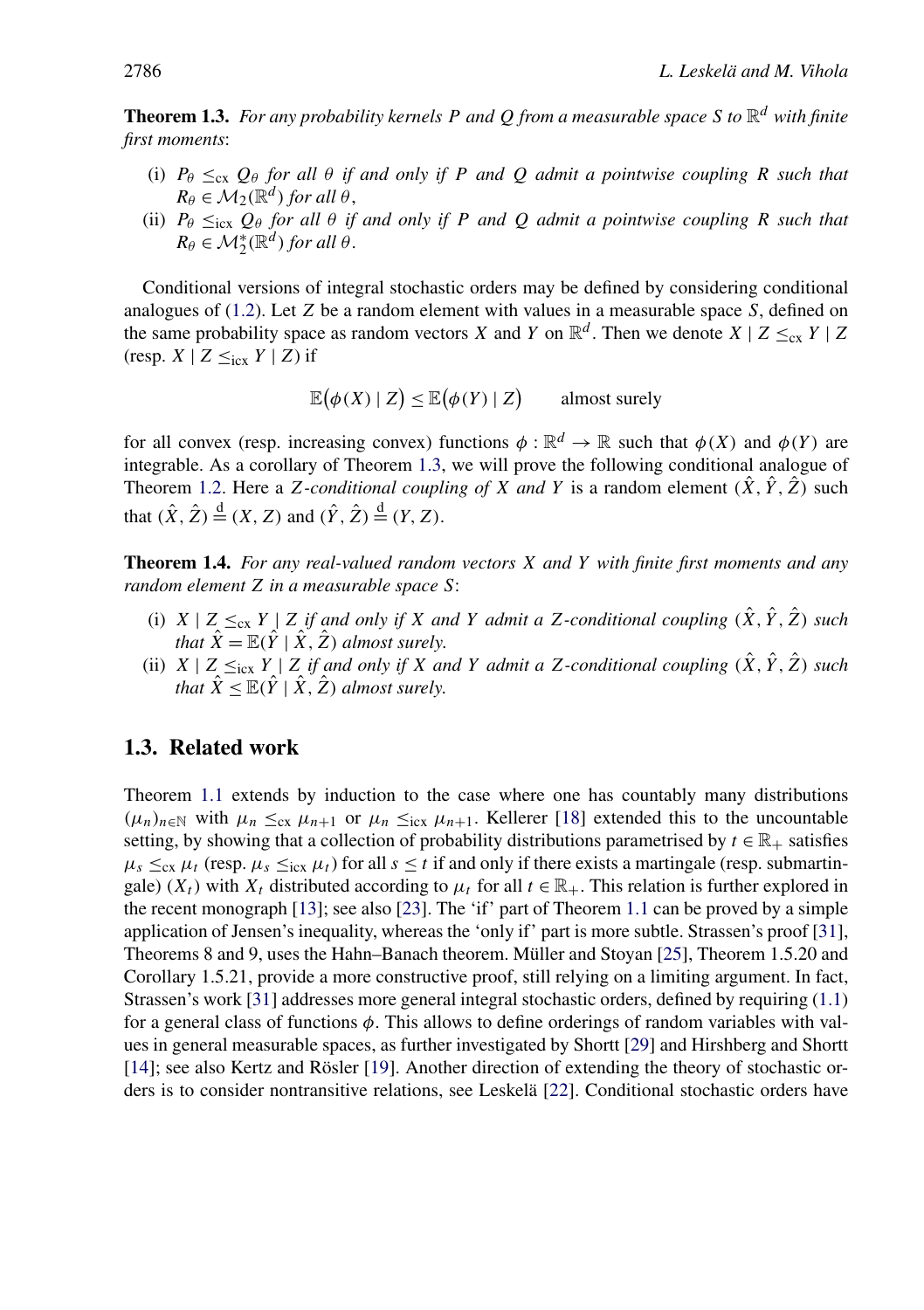been considered earlier more generally by Rüschendorf [\[27\]](#page-23-0), following the work due to Whitt [\[36,37\]](#page-23-0).

The main result of this article (Theorem [1.3\)](#page-3-0) extends Theorem [1.1](#page-2-0) to parametrised collections of ordered pairs of probability distributions, in contrast with ordered sequences as in [\[13,18\]](#page-23-0). The proof of Theorem [1.3](#page-3-0) is based on measurability properties of related set-valued mappings and an application of a measurable selection theorem of Kuratowski and Ryll-Nardzewski [\[20\]](#page-23-0). We are unaware of earlier results which would be directly applicable in this context. However, similar results related to martingale couplings have appeared recently in the context of optimal transport. Beiglböck and Juillet [\[6\]](#page-22-0) consider the problem of finding an optimal transport plan under the constraint that the transport plan is a martingale. The work of Fontbona, Guérin and Méléard [\[10\]](#page-22-0) has the most similarities with our developments. With the notation above, they consider finding a measurable optimal transport plan between  $P_\theta$  and  $Q_\theta$ . The work of Hobson [\[16\]](#page-23-0), brought to our attention by a referee, provides an explicit Skorokhod embedding of two univariate convex ordered distributions. This embedding could be used to prove our result in the scalar case.

#### **1.4. Outline of the rest of the paper**

Section 2 discusses the definitions and basic properties related to conditional convex stochastic orders. The proofs of Theorems [1.3](#page-3-0) and [1.4](#page-3-0) are given in Section [3](#page-8-0) after analysing the measurability of related set-valued mappings.

Our problem was initially motivated by applied work on so-called pseudo-marginal Markov chain Monte Carlo algorithms [\[2\]](#page-22-0). In Section [4,](#page-14-0) we summarise the application and discuss why a martingale coupling is crucial in this context. We discuss in Section [5](#page-16-0) some extensions of our results and their applicability in the context of martingale optimal transport.

## **2. Conditional convex orders**

#### **2.1. Definitions and basic properties**

We denote the *d*-dimensional Euclidean space by  $\mathbb{R}^d$ , the real line by  $\mathbb{R}^1 = \mathbb{R}$  and the set of positive real numbers by  $\mathbb{R}_+$ . We follow the convention that a number *x* is *positive* if  $x \ge 0$ and a function *f* is *increasing* if  $f(x) \leq f(y)$  for all  $x \leq y$ , with the usual coordinate-wise partial order, which holds if all the coordinates are ordered by  $x_i \leq y_i$  for  $1 \leq i \leq d$ . Unless otherwise mentioned, all measures on a topological space will considered as measures defined on the corresponding Borel sigma-algebra. A random vector *X* is called *integrable* if  $\mathbb{E}|X| < \infty$ . When *X* and *Y* are integrable, it is not hard to verify that  $X \leq_{cx} Y$  (resp.  $X \leq_{icx} Y$ ) if and only if [\(1.2\)](#page-2-0) holds for all convex (resp. increasing convex)  $\phi : \mathbb{R}^d \to \mathbb{R}$  such that  $\phi(X)$  and  $\phi(Y)$  are integrable.

The following definition extends the *Z*-conditional order in Section [1](#page-1-0) to an order conditioned on a sigma-algebra. Let *X* and *Y* be integrable random variables defined on a probability space  $(\Omega, \mathcal{A}, \mathbb{P})$ , and let *F* ⊂ *A* be a sigma-algebra. We denote *X* | *F* ≤cx *Y* | *F* (resp. *X* | *F* ≤icx *Y* |  $\mathcal{F}$ ) if

$$
\mathbb{E}(\phi(X) | \mathcal{F}) \le \mathbb{E}(\phi(Y) | \mathcal{F}) \quad \text{almost surely}
$$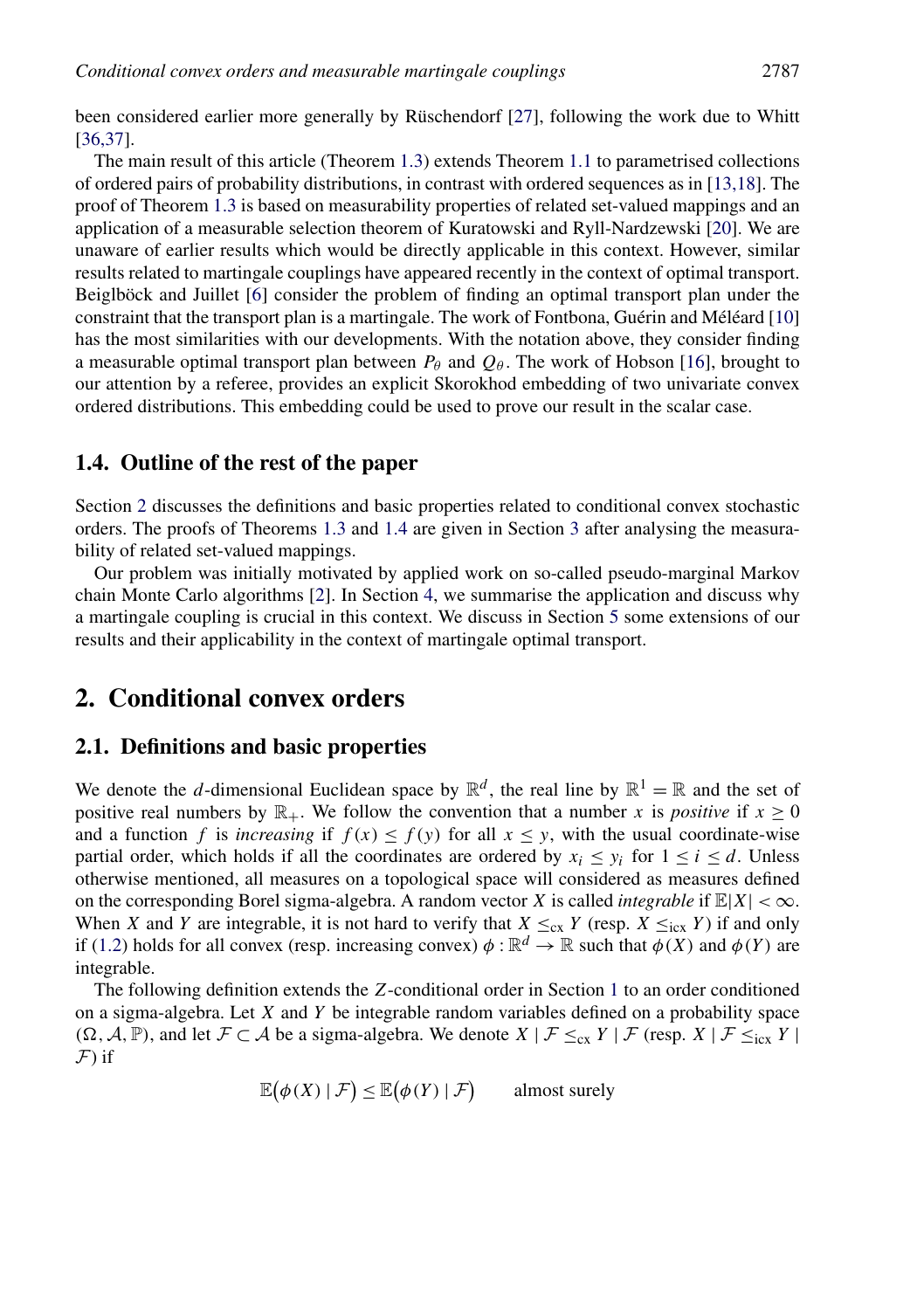<span id="page-5-0"></span>for all convex (resp. increasing convex) functions  $\phi : \mathbb{R}^d \to \mathbb{R}$  such that  $\phi(X)$  and  $\phi(Y)$  are integrable. When this is the case we say that *X* is less than *Y* in the *conditional convex* (resp. *increasing convex*) *order given* F. In the special case when  $F = \sigma(Z)$  is generated by a random element *Z* with values in some measurable space, we write  $X \mid Z \leq_{\text{cx}} Y \mid Z$  and  $X \mid Z \leq_{\text{cx}} Y \mid Z$ .

We state next a proposition which suggests that conditional convex orders can be seen as interpolations between (unconditional) convex orders and the corresponding strong stochastic orders.

**Proposition 2.1.** *Let X and Y be integrable random vectors defined on*  $(\Omega, \mathcal{A}, \mathbb{P})$  *and let*  $\mathcal{F} \subset \mathcal{G}$ *be subsigma-algebras of* A.

- (i)  $X \mid \mathcal{G} \leq_{\text{icx}} Y \mid \mathcal{G} \Rightarrow X \mid \mathcal{F} \leq_{\text{icx}} Y \mid \mathcal{F} \Rightarrow X \leq_{\text{icx}} Y$ . (ii)  $X \mid \mathcal{G} \leq_{\text{cx}} Y \mid \mathcal{G} \Rightarrow X \mid \mathcal{F} \leq_{\text{cx}} Y \mid \mathcal{F} \Rightarrow X \leq_{\text{cx}} Y$ .
- (iii)  $X \mid A \leq_{\text{icx}} Y \mid A \iff X \leq Y$  *almost surely.*
- (iv)  $X \mid A \leq_{\text{cx}} Y \mid A \iff X = Y$  *almost surely.*

**Proof.** For (i) assume that  $X \mid \mathcal{G} \leq_{\text{icx}} Y \mid \mathcal{G}$ , and let  $\phi$  be an increasing convex function such that  $\phi(X)$  and  $\phi(Y)$  are integrable. Then by the tower property of conditional expectations,

$$
\mathbb{E}(\phi(X) | \mathcal{F}) = \mathbb{E}\big[\mathbb{E}(\phi(X) | \mathcal{G}) | \mathcal{F}\big] \le \mathbb{E}\big[\mathbb{E}(\phi(Y) | \mathcal{G}) | \mathcal{F}\big] = \mathbb{E}(\phi(Y) | \mathcal{F})
$$

almost surely. Therefore  $X \mid \mathcal{F} \leq_{\text{icx}} Y \mid \mathcal{F}$ . The second implication in (i) follows by writing the above inequality for  $\mathcal{F} = \{ \emptyset, \Omega \}$ . Part (ii) follows similarly.

Part (iii) is direct, and for (iv), notice that  $X \mid A \leq_{cx} Y \mid A$  implies  $X \mid A \leq_{icx} Y \mid A$  and  $-X \mid A \leq_{\text{icx}} -Y \mid A$ . By (iii), we conclude that *X* = *Y* almost surely. The reverse implication is trivial. trivial.

#### **2.2. Countable characterisations**

Instead of testing the expectations of all (increasing) convex functions, the following lemma states that it is enough to restrict to a countable family of such functions.

**Lemma 2.2.** *There exist countable sets of convex functions* C *and increasing convex functions*  $C_+$  *such that* 

> $X \leq_{\text{cx}} Y \iff \mathbb{E}\phi(X) \leq \mathbb{E}\phi(Y) \quad \text{for all } \phi \in \mathcal{C},$  $X \leq_{\text{icx}} Y \iff \mathbb{E}\phi(X) \leq \mathbb{E}\phi(Y) \quad \text{for all } \phi \in \mathcal{C}_+$ .

The proof of Lemma 2.2 is given in Appendix [A.](#page-19-0)

In the univariate case, Lemma 2.2 follows from the following well-known characterisations [\[28\]](#page-23-0), Theorems 3.A.2 and 4.A.2. Here  $(x)_+ := \max\{0, x\}$  denotes the positive part of a number *x*.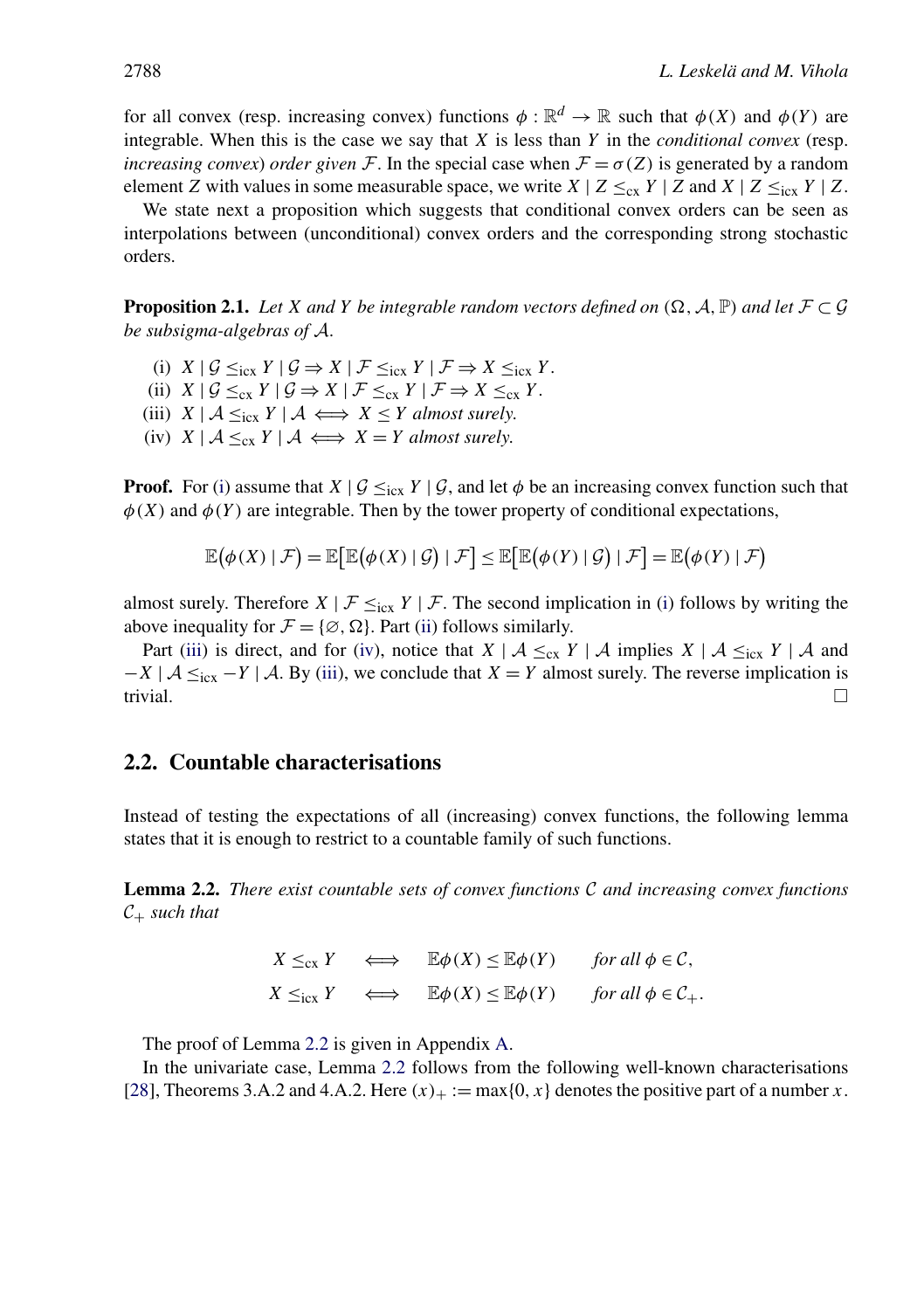<span id="page-6-0"></span>**Proposition 2.3.** *Let X and Y be integrable random variables*. *Then*

$$
X \leq_{\text{cx}} Y \iff \mathbb{E}|X - t| \leq \mathbb{E}|Y - t| \quad \text{for all } t \in \mathbb{R},
$$
  

$$
X \leq_{\text{icx}} Y \iff \mathbb{E}(X - t)_{+} \leq \mathbb{E}(Y - t)_{+} \quad \text{for all } t \in \mathbb{R}.
$$

*Remark 2.4.* It is easy to see that we may restrict to  $t \in \mathbb{Q}$  in Proposition 2.3, implying that in the univariate case, we may take  $C = \{x \mapsto |x - t| : t \in \mathbb{Q}\}\$  and  $C_+ = \{x \mapsto (x - t)_+ : t \in \mathbb{Q}\}\$  in Lemma [2.2.](#page-5-0)

The characterisations in Proposition 2.3 are often easier to check in practice. In the insurance context, the quantity  $E(X - t)$  has an interpretation as a stop-loss [\[7\]](#page-22-0). Unfortunately, such simple parametrisations are not available in the multivariate case; see the discussion in [\[25\]](#page-23-0), page 98. Both Lemma [2.2](#page-5-0) and proposition extend naturally to the conditional case; see Lemma [2.7](#page-8-0) and Proposition [2.8.](#page-8-0)

#### **2.3. Characterisations using regular conditional distributions**

If *X* is a real-valued random vector defined on a probability space  $(\Omega, \mathcal{A}, \mathbb{P})$  and  $\mathcal{F} \subset \mathcal{A}$  is a sigma-algebra, recall that a *regular conditional distribution of* X *given* F is a map  $(\omega, B) \mapsto$  $P_{\omega}^{\mathcal{F}}(B)$  such that  $P_{\omega}^{\mathcal{F}}$  is a probability measure on  $\mathbb{R}^d$  for every  $\omega$ , and  $\omega \mapsto P_{\omega}^{\mathcal{F}}(B)$  is a version of  $\mathbb{E}(1(X \in B) \mid \mathcal{F})$  for every Borel set  $B \subset \mathbb{R}^d$ . Hence,  $P^{\mathcal{F}}$  is a random probability measure, and the probability that  $P^{\mathcal{F}}$  assigns to a Borel set *B* is an  $\mathcal{F}$ -measurable random variable with expectation  $\mathbb{P}(X \in B)$ . If  $P^{\mathcal{F}}$  is a regular conditional distribution of a *X* given *F*, then

$$
\mathbb{E}(\phi(X) \mid \mathcal{F}) = \int \phi(x) P^{\mathcal{F}}(dx)
$$
\n(2.1)

almost surely for any  $\phi$  such that  $\phi(X)$  is integrable [\[17\]](#page-23-0), Theorem 6.4.

The next result shows that conditional convex orders can be expressed equivalently by the corresponding orders of the related conditional distributions.

**Proposition 2.5.** *Assume that X and Y are integrable random vectors defined on a probability space* ( $\Omega$ ,  $A$ ,  $\mathbb{P}$ ), *and let*  $\mathcal{F} \subset A$  *be a sigma-algebra. Let*  $P^{\mathcal{F}}$  *and*  $Q^{\mathcal{F}}$  *stand for regular conditional distributions of X and Y given* F, *respectively*. *Then*,

$$
X \mid \mathcal{F} \leq_{\text{cx}} Y \mid \mathcal{F} \quad \Longleftrightarrow \quad P^{\mathcal{F}} \leq_{\text{cx}} Q^{\mathcal{F}} \quad \text{almost surely,} \tag{i}
$$

$$
X \mid \mathcal{F} \leq_{\text{icx}} Y \mid \mathcal{F} \quad \Longleftrightarrow \quad P^{\mathcal{F}} \leq_{\text{icx}} Q^{\mathcal{F}} \quad \text{almost surely.} \tag{ii}
$$

**Proof.** Assume first that  $P^{\mathcal{F}} \leq_{\text{cx}} Q^{\mathcal{F}}$  almost surely. Let  $\phi : \mathbb{R}^d \to \mathbb{R}$  be a convex function such that  $\phi(X)$  and  $\phi(Y)$  are integrable. Then by (2.1),

$$
\mathbb{E}(\phi(Y) | \mathcal{F}) - \mathbb{E}(\phi(X) | \mathcal{F}) = \int \phi(y) Q^{\mathcal{F}}(dy) - \int \phi(x) P^{\mathcal{F}}(dx) \ge 0
$$

almost surely. As a consequence,  $X \mid \mathcal{F} \leq_{\text{cx}} Y \mid \mathcal{F}$ .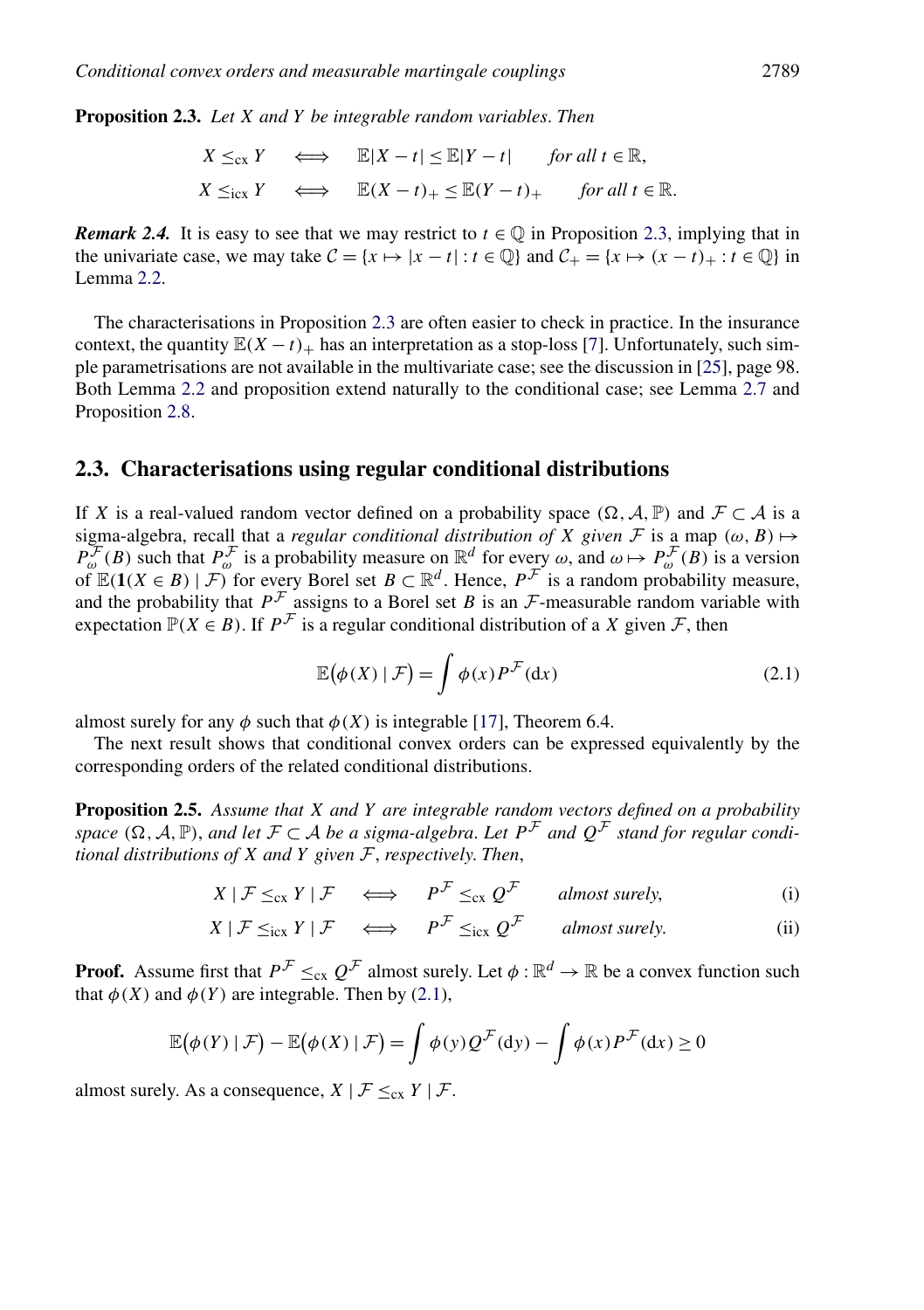<span id="page-7-0"></span>To prove the converse in [\(i\)](#page-6-0), assume that  $X \mid \mathcal{F} \leq_{\text{cx}} Y \mid \mathcal{F}$ . Let  $\Omega_0$  be the event that  $P^{\mathcal{F}}$  and  $Q^{\mathcal{F}}$  have finite first moments. Then  $\mathbb{P}(\Omega_0) = 1$ . Recall Lemma [2.2,](#page-5-0) fix a function  $f \in \mathcal{C}$  and define

$$
Z_f(\omega) = \int f(x) Q_{\omega}^{\mathcal{F}}(\mathrm{d}x) - \int f(x) P_{\omega}^{\mathcal{F}}(\mathrm{d}x)
$$

for  $\omega \in \Omega_0$ , and let  $Z_f(\omega) = 0$  otherwise. Then by [\(2.1\)](#page-6-0),

$$
Z_f = \mathbb{E}\big(f(Y) \mid \mathcal{F}\big) - \mathbb{E}\big(f(X) \mid \mathcal{F}\big) \ge 0
$$

almost surely. This further implies that inf<sub>f ∈C</sub>  $Z_f \ge 0$  almost surely. We conclude from Lemma [2.2](#page-5-0) that  $P^{\mathcal{F}} \leq_{\text{cx}} Q^{\mathcal{F}}$  almost surely.

The proof if [\(ii\)](#page-6-0) is identical, except with functions  $f \in C_+$ .

Let us now consider the case where the sigma-algebra  $\mathcal{F} = \sigma(Z)$  is generated by a random element *Z* taking values in a general measurable space *S*. Then for any random vector *X* defined on the same probability space as *Z* there exists [\[17\]](#page-23-0), Thm 6.3, a probability kernel *P* from *S* to R such that  $\omega \mapsto P_{Z(\omega)}(B)$  is a version of  $\mathbb{E}(\mathbf{1}(X \in B)|Z)$  for every Borel set  $B \subset \mathbb{R}^d$ . Such P is called a *regular conditional distribution of X given Z*, and we note that  $(\omega, B) \mapsto P_{Z(\omega)}(B)$ is a regular conditional distribution of *X* given  $\sigma(Z)$  in the sense defined in the beginning of the section. In this case, the conditional convex and increasing convex orders can be characterised as follows.

**Proposition 2.6.** *Let X and Y be integrable random vectors and Z a random element in a measurable space S*, *all defined on a common probability space*. *If P and Q are regular conditional distributions of X and Y given Z*, *then*

$$
X \mid Z \leq_{\text{cx}} Y \mid Z \iff P_{\theta} \leq_{\text{cx}} Q_{\theta} \quad \text{for } \mu\text{-almost every } \theta \in S,
$$
 (i)

$$
X \mid Z \leq_{\text{icx}} Y \mid Z \quad \Longleftrightarrow \quad P_{\theta} \leq_{\text{icx}} Q_{\theta} \quad \text{for } \mu\text{-almost every } \theta \in S,
$$
 (ii)

*where μ stands for the distribution of Z*.

**Proof.** Let  $\mathcal{F} = \sigma(Z)$  and denote  $P_{\omega}^{\mathcal{F}}(B) = P_{Z(\omega)}(B)$  and  $Q_{\omega}^{\mathcal{F}}(B) = Q_{Z(\omega)}(B)$  for  $\omega \in \Omega$  and Borel sets *B* ⊂ R. Then  $P^{\mathcal{F}}$  and  $O^{\mathcal{F}}$  are regular conditional distributions of *X* and *Y* given *F*, respectively. Let  $S_0 = \{ \theta \in S : P_\theta \leq_{\text{cx}} Q_\theta \}$ . The argument used in the proof of Proposition [2.5](#page-6-0) shows that

$$
S_0 = \bigcap_{f \in \mathcal{C}} \bigg\{ \theta \in S : \int f(x) P_{\theta}(\mathrm{d}x) \le \int f(y) Q_{\theta}(\mathrm{d}y) \bigg\},
$$

from which we conclude that  $S_0$  is a measurable subset of *S*. Proposition [2.5](#page-6-0) now tells us that  $X \mid Z \leq_{\text{cx}} Y \mid Z$  if and only if  $P_{Z(\omega)} \leq_{\text{cx}} Q_{Z(\omega)}$  for P-almost every  $\omega$ . The latter condition is equivalent to requiring that  $\mu(S_0) = \mathbb{P}(Z \in S_0) = 1$ . Hence, we have proved claim (i). The proof of claim (ii) is analogous.  $\Box$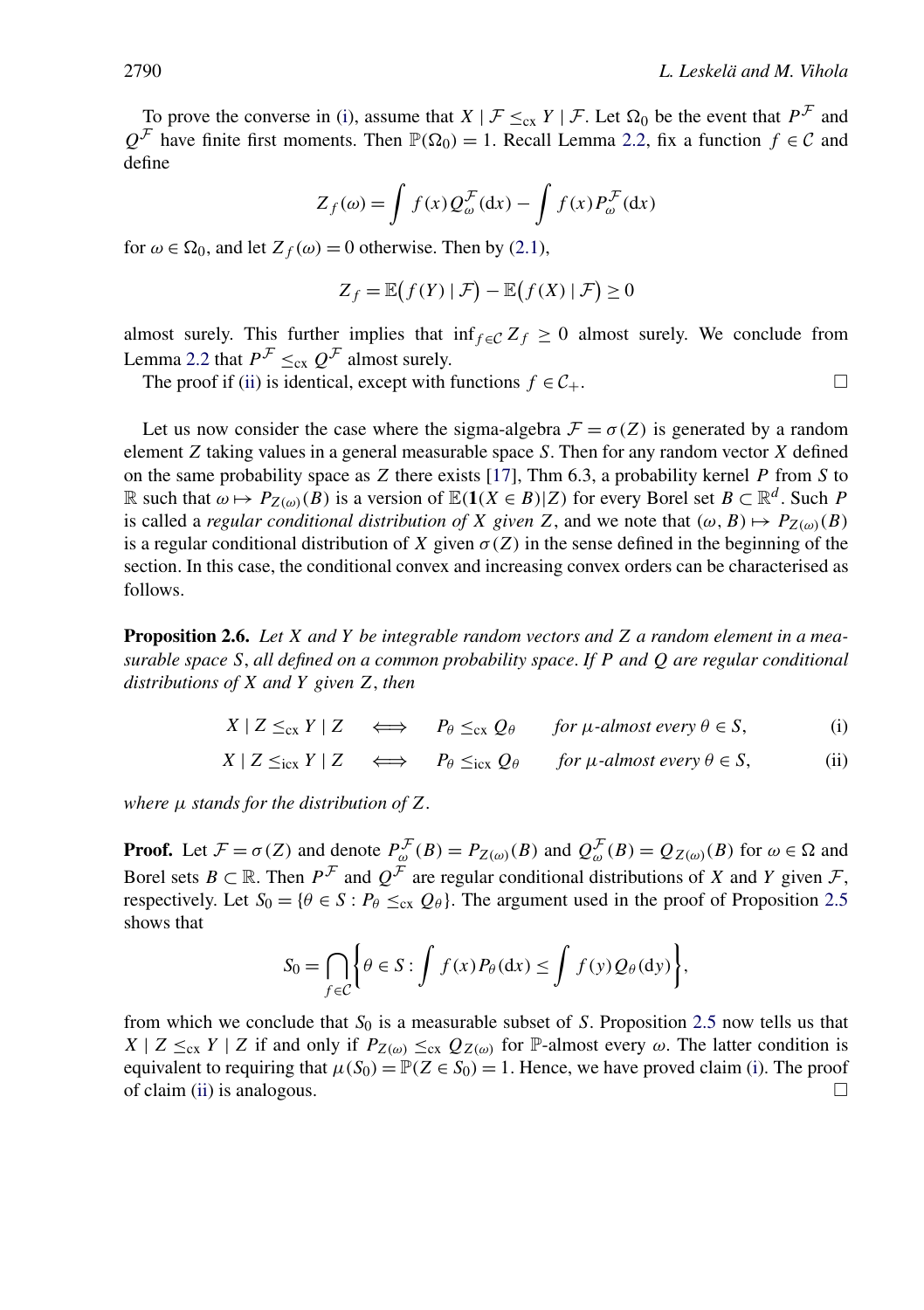<span id="page-8-0"></span>As another corollary of Proposition [2.5,](#page-6-0) we obtain the following conditional version of Lemma [2.2.](#page-5-0)

**Lemma 2.7.** *Let X and Y be integrable random vectors defined on a probability space*  $(Ω, A, ℤ)$ , *and let*  $Γ ⊂ A$  *be a sigma-algebra. Then, there exist countable sets of convex functions*  $C$  *and*  $C_+$  *such that* 

$$
X \mid \mathcal{F} \leq_{\text{cx}} Y \mid \mathcal{F} \quad \Longleftrightarrow \quad \mathbb{E}\big[f(X)|\mathcal{F}\big] \leq \mathbb{E}\big[f(Y)|\mathcal{F}\big], \qquad f \in \mathcal{C},\tag{i}
$$

$$
X \mid \mathcal{F} \leq_{\text{icx}} Y \mid \mathcal{F} \quad \Longleftrightarrow \quad \mathbb{E}\big[f(X)|\mathcal{F}\big] \leq \mathbb{E}\big[f(Y)|\mathcal{F}\big], \qquad f \in \mathcal{C}_+, \tag{ii}
$$

*where the inequalities on the right hold almost surely for any*  $f \in \mathcal{C}$  *or*  $f \in \mathcal{C}_+$ .

**Proof.** The forward directions of both claims follow trivially, as  $f \in C$  are convex and  $f \in C_+$ are increasing convex functions.

For the opposite direction, assume that the inequality on the right of (i) holds for all  $f \in$ C almost surely. Let  $P^{\mathcal{F}}$  and  $Q^{\mathcal{F}}$  be regular conditional distributions of X and Y given  $\mathcal{F}$ , respectively. Then

$$
\int f(x)P^{\mathcal{F}}(\mathrm{d}x) \le \int f(y)Q^{\mathcal{F}}(\mathrm{d}y) \tag{2.2}
$$

almost surely for all  $f \in C$ . Let  $\Omega_0$  be the event that (2.2) holds for all  $f \in C$ , then  $\mathbb{P}(\Omega_0) = 1$ . Lemma [2.2](#page-5-0) hence implies that  $P_{\omega}^{\perp} \leq_{\text{cx}} Q_{\omega}^{\perp}$  for all  $\omega \in \Omega_0$ , and Proposition [2.5](#page-6-0) shows that *X* |  $\mathcal{F} \leq_{\text{cx}} Y \mid \mathcal{F}$ . The opposite direction of claim (ii) is proved in a similar way.

We also state the conditional version of Proposition [2.3,](#page-6-0) which follows from Lemma 2.7 as suggested in Remark [2.4.](#page-6-0)

**Proposition 2.8.** *Let X and Y be integrable random variables defined on a probability space*  $(\Omega, \mathcal{A}, \mathbb{P})$ , *and let*  $\mathcal{F} \subset \mathcal{A}$  *be a sigma-algebra. Then,* 

$$
X \mid \mathcal{F} \leq_{\text{cx}} Y \mid \mathcal{F} \iff \mathbb{E}\big[|X - t| \mid \mathcal{F}\big] \leq \mathbb{E}\big[|Y - t| \mid \mathcal{F}\big],
$$
  

$$
X \mid \mathcal{F} \leq_{\text{icx}} Y \mid \mathcal{F} \iff \mathbb{E}\big[(X - t)_{+} | \mathcal{F}\big] \leq \mathbb{E}\big[(Y - t)_{+} | \mathcal{F}\big],
$$

*where the inequalities on the right hold almost surely for any*  $t \in \mathbb{R}$ .

## **3. Proofs of the main results**

This section is devoted to proving Theorems [1.3](#page-3-0) and [1.4.](#page-3-0) Our proof of Theorem [1.3](#page-3-0) is based on a measurable selection theorem of Kuratowski and Ryll-Nardzewski [\[20\]](#page-23-0). To apply it, we first need to analyse the regularity of coupling constructions and probability kernels with respect to suitable measurable structures on spaces of probability measures. Because convex orders are essentially restricted to probability measures with finite first moments, our natural choice is to consider Borel sigma-algebras generated by the Wasserstein metric which will be discussed in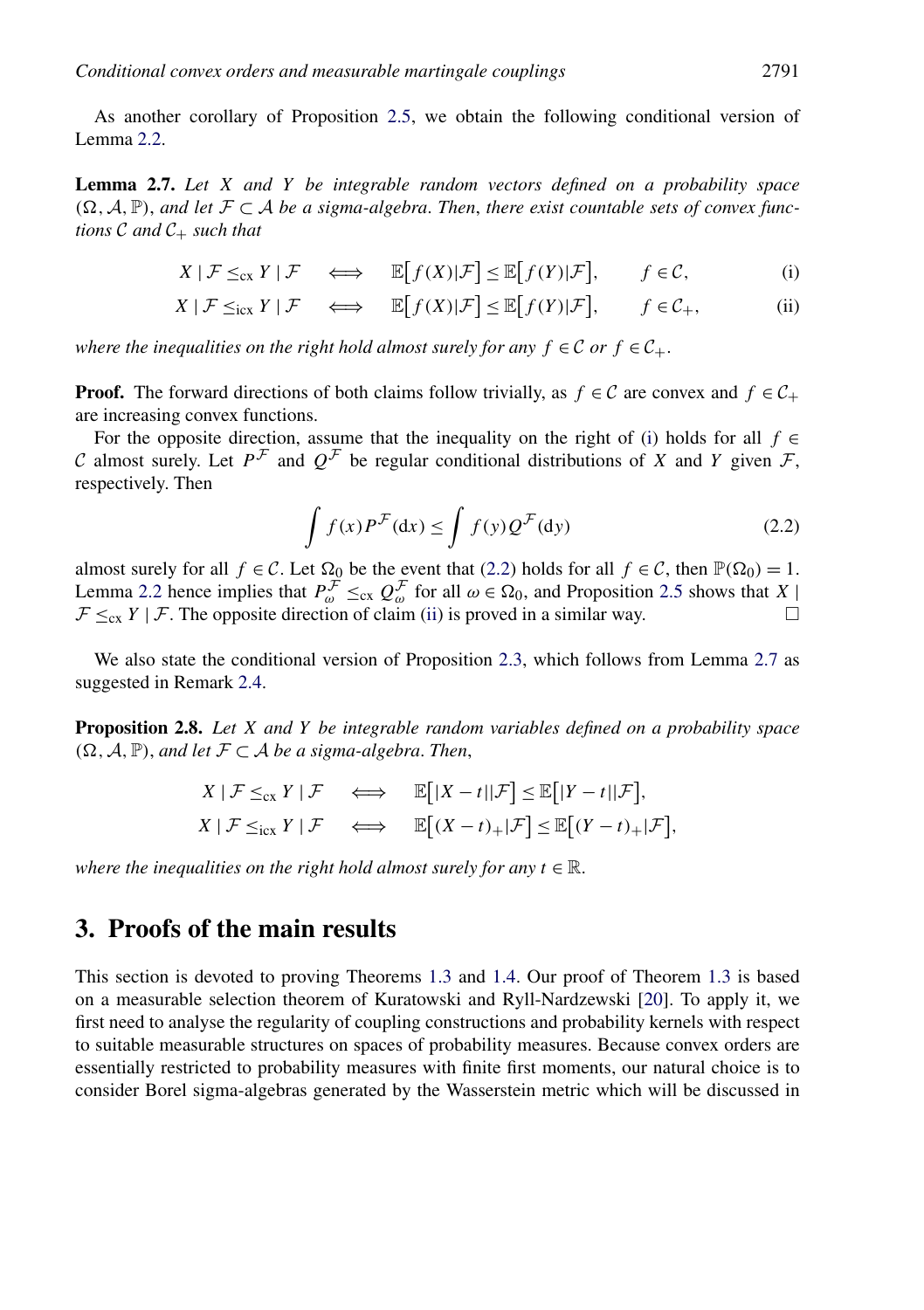<span id="page-9-0"></span>Section 3.1. A similar measurability analysis for the topology corresponding to convergence in distribution has been carried out in [\[22\]](#page-23-0). The space of martingale distributions with respect to the Wasserstein metric is analysed in Section 3.2, whereas Section [3.3](#page-10-0) establishes crucial measurability properties of probability kernels and marginalising maps. Section [3.4](#page-13-0) concludes the proof of Theorem [1.3](#page-3-0) and Section [3.5](#page-13-0) concludes the proof of Theorem [1.4.](#page-3-0)

#### **3.1. Wasserstein metric**

For a probability measure  $\mu$  on *S* and a measurable function  $f : S \rightarrow S'$ , we denote by  $f_{\#} \mu =$  $\mu \circ f^{-1}$  the pushforward measure of  $\mu$  by *f*. When  $S = S_1 \times \cdots \times S_d$ , we denote the *i*th coordinate projection by  $\pi^{i}(x_1,...,x_d) := x_i$ . Then  $\pi^{i}_{\#}\mu$  equals the *i*th marginal distribution of *μ*. The set of couplings of *μ* ∈  $P(S_1)$  and *ν* ∈  $P(S_2)$  will be denoted by

$$
\Gamma(\mu, \nu) := \left\{ \lambda \in \mathcal{P}(S_1 \times S_2) : \pi^1_{\#} \lambda = \mu, \pi^2_{\#} \lambda = \nu \right\}.
$$

Let us recall the definition of the Wasserstein (a.k.a. Kantorovich–Rubinstein) metric between two probability measures  $\mu, \nu \in \mathcal{P}_1(\mathbb{R}^d)$ :

$$
d_W(\mu, \nu) := \min_{\lambda \in \Gamma(\mu, \nu)} \int_{\mathbb{R}^d \times \mathbb{R}^d} |x - y| \lambda(dx \times dy).
$$

The minimum is attained by lower semicontinuity properties and the relative compactness of  $\Gamma(\mu, \nu)$ , and the map *d<sub>W</sub>* is a metric on  $\mathcal{P}_1(\mathbb{R}^d)$  [\[1\]](#page-22-0), Section 7.1.

The space  $\mathcal{P}_1(\mathbb{R}^d)$  equipped with the Wasserstein metric is a complete separable metric space [\[1\]](#page-22-0), Proposition 7.1.5. The same proposition also shows that  $d_W(\mu_n, \mu) \to 0$  if and only if  $\mu_n \to$  $\mu$  in distribution and  $(\mu_n)$  is uniformly integrable in the sense that

$$
\sup_n \int_{\mathbb{R}^d} |x| \mathbf{1}(|x| > t) \mu_n(\mathrm{d}x) \to 0 \quad \text{as } t \to \infty.
$$

Hereafter, we equip  $\mathcal{P}_1(\mathbb{R}^d)$  by the topology induced by  $d_W$ .

The following results are probably well-known in transport theory, but we were unable to find them in the literature. We provide proofs in Appendix [A](#page-19-0) for the reader's convenience.

**Lemma 3.1.** *The ith marginal map*  $\pi^i_{\#}: \mathcal{P}_1((\mathbb{R}^d)^n) \to \mathcal{P}_1(\mathbb{R}^d)$  *is continuous for all i.* 

**Lemma 3.2.** *For any*  $\mu, \nu \in \mathcal{P}_1(\mathbb{R}^d)$ , *the set of couplings*  $\Gamma(\mu, \nu)$  *is compact in*  $\mathcal{P}_1(\mathbb{R}^d \times \mathbb{R}^d)$ .

#### **3.2. Two-parameter martingales and submartingales**

Recall that  $M_2(\mathbb{R}^d)$  (resp.  $M_2^*(\mathbb{R}^d)$ ) denotes the collection of probability measures on  $\mathbb{R}^d \times \mathbb{R}^d$ which are joint distributions of a two-parameter martingale (resp. submartingale). The following elementary lemmas stated without a proof give convenient ways to characterise these collections.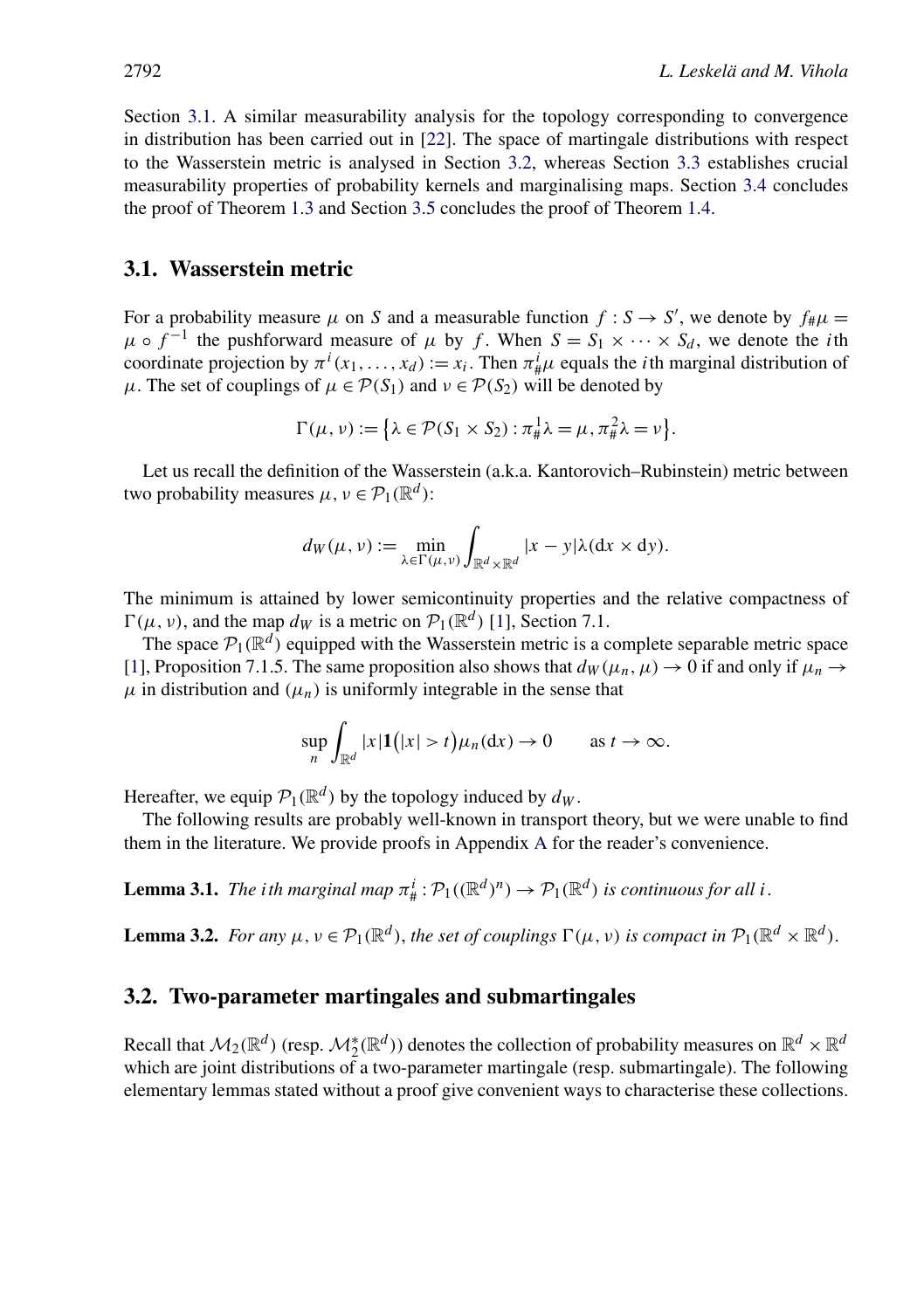<span id="page-10-0"></span>**Lemma 3.3.** *The following are equivalent for any*  $\lambda \in \mathcal{P}_1(\mathbb{R}^d \times \mathbb{R}^d)$ :

- (i)  $\lambda \in M_2(\mathbb{R}^d)$ .
- (ii)  $\mathbb{E}[Y | X] = X$  *a.s. for any random vector*  $(X, Y)$  *with distribution*  $\lambda$ *.*
- (iii)  $\int y\mathbf{1}(x \in A)\lambda(\mathrm{d}x \times \mathrm{d}y) = \int x\mathbf{1}(x \in A)\lambda(\mathrm{d}x \times \mathrm{d}y)$  for all Borel sets  $A \subset \mathbb{R}^d$ .
- (iv)  $\int y\phi(x)\lambda(dx \times dy) = \int x\phi(x)\lambda(dx \times dy)$  for all continuous bounded  $\phi : \mathbb{R}^d \to \mathbb{R}_+$ .

**Lemma 3.4.** *The following are equivalent for any*  $\lambda \in \mathcal{P}_1(\mathbb{R}^d \times \mathbb{R}^d)$ :

- (i)  $\lambda \in \mathcal{M}_2^*(\mathbb{R}^d)$ .
- (ii)  $\mathbb{E}[Y | X] \ge X$  *a.s. for any random vector*  $(X, Y)$  *with distribution*  $\lambda$ *.*
- (iii)  $\int y\mathbf{1}(x \in A)\lambda(\mathrm{d}x \times \mathrm{d}y) \ge \int x\mathbf{1}(x \in A)\lambda(\mathrm{d}x \times \mathrm{d}y)$  for all Borel sets  $A \subset \mathbb{R}^d$ .
- $f(y)$   $\int y\phi(x)\lambda(dx \times dy) \ge \int x\dot{\phi}(x)\lambda(dx \times dy)$  *for all continuous bounded*  $\phi : \mathbb{R}^d \to \mathbb{R}_+$ .

The following lemma shows that martingale and submartingale measures form closed sets with respect to the Wasserstein metric.

**Lemma 3.5.** *The sets*  $M_2(\mathbb{R}^d)$  *and*  $M_2^*(\mathbb{R}^d)$  *are closed in*  $\mathcal{P}_1(\mathbb{R}^d \times \mathbb{R}^d)$ *.* 

**Proof.** Assume that  $\mu_n \in M_2^*(\mathbb{R}^d)$  and  $\mu \in \mathcal{P}_1(\mathbb{R}^d \times \mathbb{R}^d)$  such that  $d_W(\mu_n, \mu) \to 0$ . Then  $\mu_n \to$  $\mu$  in distribution and  $(\mu_n)$  is uniformly integrable. Let  $\phi : \mathbb{R}^d \to \mathbb{R}_+$  be continuous and bounded. By Lemma 3.4, it is sufficient to verify that

$$
\int_{\mathbb{R}^d \times \mathbb{R}^d} (x_2 - x_1) \phi(x_1) \mu(\mathrm{d}x) \ge 0.
$$
\n(3.1)

To do this, let  $g(x) := (x_2 - x_1)\phi(x_1)$ , fix  $t > 0$  and choose a continuous function  $k_t : \mathbb{R}^d \times$  $\mathbb{R}^d \to [0, 1]$  such that  $k_t(x) = 1$  for  $|x| \le t$  and  $k_t(x) = 0$  for  $|x| > t + 1$ . Let us write  $g = g_t^0 + g_t^1$ where  $g_t^0(x) := g(x)k_t(x)$  and  $g_t^1(x) := g(x)(1 - k_t(x))$ . Then

$$
\mu_n(g) - \mu(g) = (\mu_n(g_t^0) - \mu(g_t^0)) + (\mu_n(g_t^1) - \mu(g_t^1)).
$$

Now  $g_t^0$  is continuous and bounded, so that  $\mu_n(g_t^0) \to \mu(g_t^0)$  by convergence in distribution. Moreover,  $|g_t^1(x)| \le 2|x| ||\phi||_{\infty} \mathbf{1}(|x| > t)$ . This bound together with uniform integrability shows that  $\sup_n(\mu_n(g_t^1) - \mu(g_t^1)) \to 0$  as  $t \to \infty$ . We can make the last two terms on the right-hand side above arbitrarily close to zero by choosing *t* large enough, uniformly in *n*. Then by letting  $n \to \infty$ , we may conclude that  $\mu_n(g) \to \mu(g)$  as  $n \to \infty$ . The submartingale property implies by Lemma 3.4 that  $\mu_n(g) > 0$  for all *n*, so we conclude that  $\mu(g) > 0$  and therefore (3.1) is valid.

The proof that  $\mathcal{M}_2(\mathbb{R}^d)$  is closed is identical, with equality in (3.1).

#### **3.3. Measurability of the coupling map**

In what follows, we consider set-valued mappings (a.k.a. multifunctions [\[30\]](#page-23-0)) from a measurable space  $(S, S)$  to the topological space  $\mathcal{P}_1((\mathbb{R}^d)^n)$  equipped with the Wasserstein metric. A setvalued mapping *G* maps a point  $\theta \in S$  to a set  $G(\theta) \subset \mathcal{P}_1((\mathbb{R}^d)^n)$ . The *set-valued inverse* of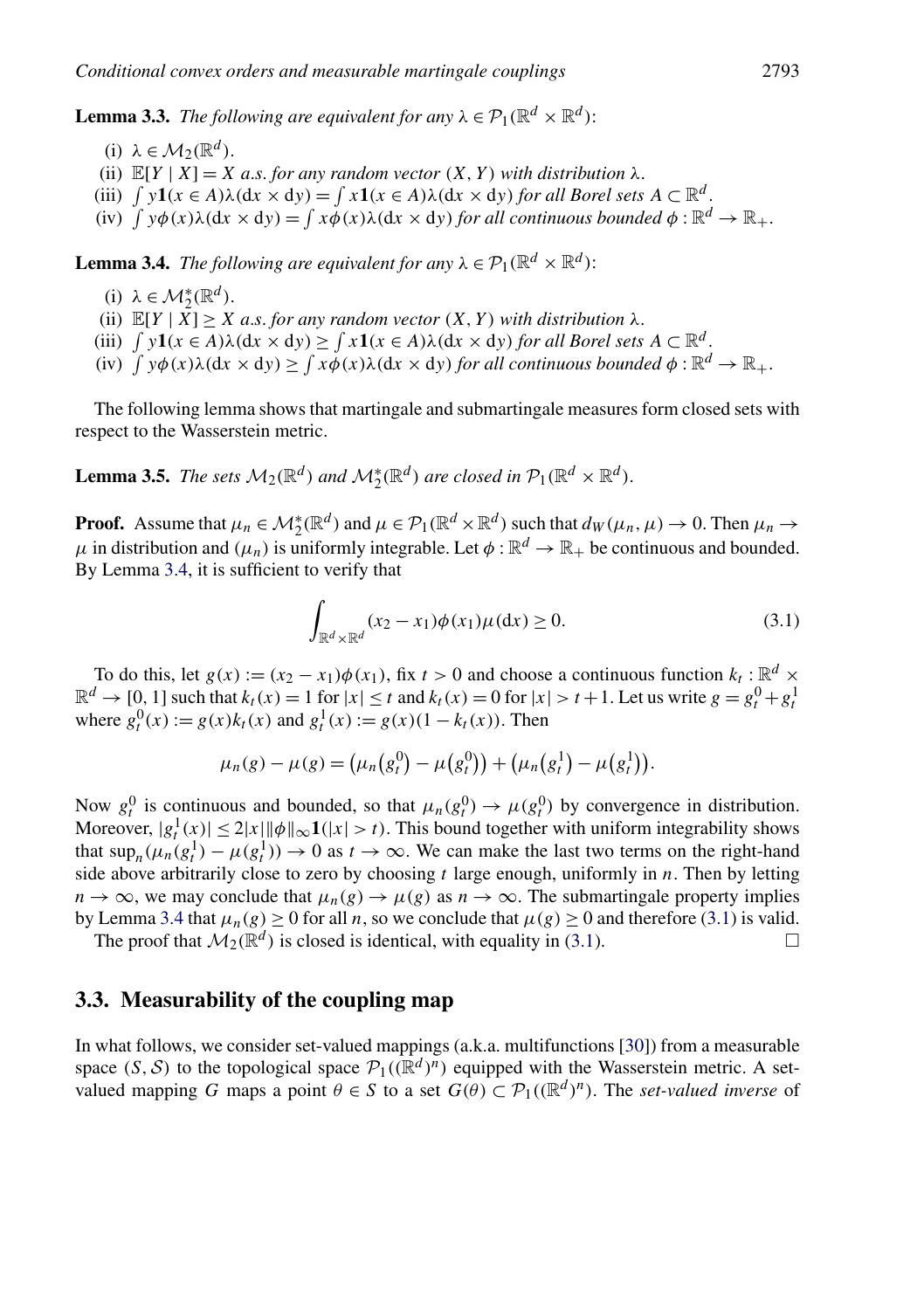<span id="page-11-0"></span>such a mapping *G* is defined by

$$
G^{-}(A) := \{ \theta \in S : G(\theta) \cap A \neq \emptyset \}, \qquad A \subset \mathcal{P}_1((\mathbb{R}^d)^n).
$$

The set-valued map *G* is called *measurable* if  $G^{-}(A) \in S$  for all closed  $A \subset \mathcal{P}_1((\mathbb{R}^d)^n)$ . By expressing an open set  $U \subset \mathcal{P}_1((\mathbb{R}^d)^n)$  as a countable union of closed balls, we see that the measurability of *G* implies that  $G^{-}(U) \in S$  also for open sets *U*.

**Proposition 3.6.** *Let P and Q be probability kernels from S to*  $\mathbb{R}^d$  *with finite first moments. Then*

$$
F(\theta) := \Gamma(P_{\theta}, Q_{\theta})
$$

*is measurable as a set-valued mapping from S to*  $\mathcal{P}_1(\mathbb{R}^d \times \mathbb{R}^d)$ *.* 

The proof of Proposition 3.6 is based on the three auxiliary lemmas which will be stated and proved next.

**Lemma 3.7.** Let P be probability kernel from S to  $\mathbb{R}^d$  with finite first moments. Then  $\theta \mapsto P_\theta$  is *a* measurable map from *S to*  $\mathcal{P}_1(\mathbb{R}^d)$ .

**Proof.** Let us first verify that  $\theta \mapsto P_{\theta} f$  is measurable for every Borel function  $f : \mathbb{R}^d \to \mathbb{R}$  such that  $\int |f(y)| P_{\theta}(dy) < \infty$  for all  $\theta \in S$ . Choose a sequence of simple Borel functions such that  $f_n \to f$  and  $|f_n| \leq |f|$  pointwise. By linearity,  $\theta \mapsto P_\theta f_n$  is measurable for any *n*. By dominated convergence,

$$
P_{\theta} f = \lim_{n \to \infty} P_{\theta} f_n
$$

by which  $\theta \mapsto P_{\theta} f$  is measurable as a pointwise limit of measurable functions.

Let then  $B_{\varepsilon}(\mu)$  denote the closed  $d_W$ -ball with radius  $\varepsilon > 0$  and centre  $\mu \in \mathcal{P}_1(\mathbb{R}^d)$ . We will next show that the preimages  $A_{\varepsilon,\mu} := {\theta : P_{\theta} \in B_{\varepsilon}(\mu)}$  of closed balls are measurable. By Lemma [B.1](#page-20-0) in Appendix [B,](#page-20-0) there exists a countable set  $\mathcal{T}_d$  of 1-Lipschitz functions on  $\mathbb{R}^d$  such that

$$
A_{\varepsilon,\mu} = \left\{\theta : \sup_{g \in \mathcal{T}_d} \left[P_{\theta}(g) - \mu(g)\right] \leq \varepsilon\right\} = \bigcap_{g \in \mathcal{T}_d} \left\{\theta : \left[P_{\theta}(g) - \mu(g)\right] \leq \varepsilon\right\}.
$$

Therefore,  $A_{\varepsilon,\mu}$  is measurable as a countable intersection of measurable sets.

Let then *U* be an open set in  $\mathcal{P}_1(\mathbb{R}^d)$ . Because  $\mathcal{P}_1(\mathbb{R}^d)$  is a separable metric space, *U* may be expressed as a countable union of  $d<sub>W</sub>$ -balls  $B<sub>1</sub>, B<sub>2</sub>, ...,$  and therefore

$$
\{\theta: P_{\theta} \in U\} = \bigcup_{i=1}^{\infty} \{\theta: P_{\theta} \in B_i\}
$$

is measurable. This implies the claim.  $\Box$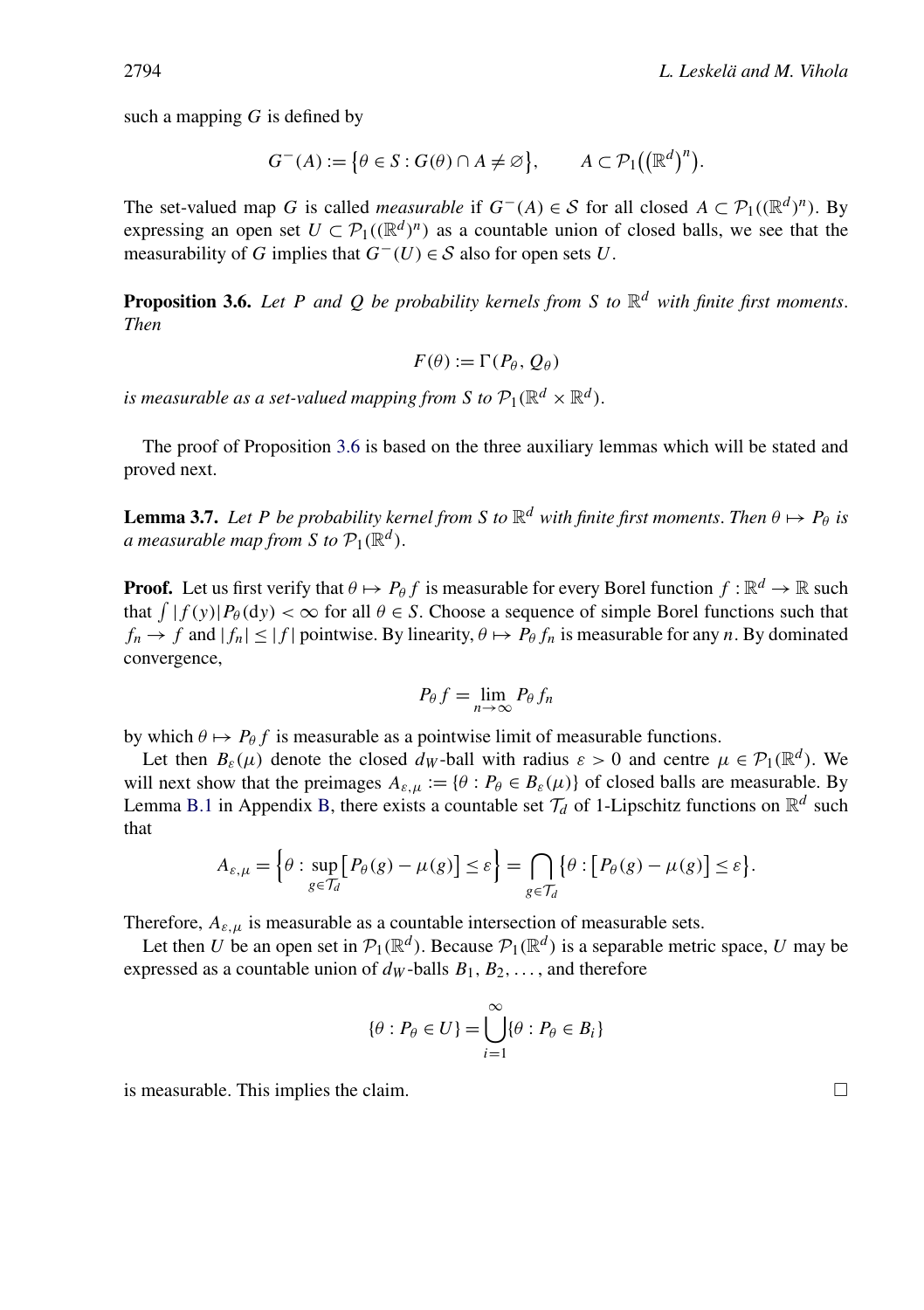We next consider the marginaliser map  $\Pi : \mathcal{P}((\mathbb{R}^d)^n) \to \mathcal{P}(\mathbb{R}^d)^n$  defined by

$$
\Pi(\mu) = \left(\pi^1_{\#}\mu, \ldots, \pi^n_{\#}\mu\right).
$$

It takes a probability measure on  $(\mathbb{R}^d)^n$  as its input and returns its marginal distributions on  $\mathbb{R}^d$ . If the input of  $\Pi$  has a finite first moment, then so do its marginal distributions. Therefore, we may also consider  $\Pi$  as a mapping from  $\mathcal{P}_1((\mathbb{R}^d)^n)$  onto  $\mathcal{P}_1(\mathbb{R}^d)^n$ .

**Lemma 3.8.** *Let S and S*<sup>*'*</sup> *be Polish spaces and*  $f : S \rightarrow S'$  *a Borel map such that*  $f^{-1}(y)$  *is compact for all*  $y \in S'$ . *Then*  $f$  *maps closed sets into Borel sets.* 

**Proof.** By [\[30\]](#page-23-0), Propositions 3.1.21 and 3.1.23, the graph of *f*

$$
\text{graph}(f) := \{(x, f(x)) : x \in S\}
$$

is a Borel set in  $S \times S'$ . For any closed set  $A \subset S$ , the image  $f(A)$  can be represented as a projection of the set

$$
B := \text{graph}(f) \cap (A \times S').
$$

Observe next that for any  $y \in S'$  the section

$$
\{x : (x, y) \in B\} = f^{-1}(y) \cap A
$$

is compact. Therefore, Novikov's theorem [\[30\]](#page-23-0), Theorem 4.7.11, implies that  $f(A)$  is Borel.  $\Box$ 

**Lemma 3.9.** *The marginaliser map*  $\Pi : \mathcal{P}_1((\mathbb{R}^d)^n) \to \mathcal{P}_1(\mathbb{R}^d)^n$  *defined by* 

$$
\Pi(\mu) = \left(\pi^1_\# \mu, \ldots, \pi^n_\# \mu\right)
$$

*maps closed sets into Borel sets*.

**Proof.**  $\Pi$  is continuous by Lemma [3.1,](#page-9-0) and hence also Borel. The spaces  $\mathcal{P}_1((\mathbb{R}^d)^n)$  and  $P_1(\mathbb{R}^d)^n$  are Polish. The preimage of  $\Pi$  for any singleton is compact by Lemma [3.2,](#page-9-0) because  $\Pi^{-1}(I_1, \ldots, I_n) = \Gamma(i)$ .  $\Pi^{-1}({v_1, ..., v_n}) = \Gamma(v_1, ..., v_n)$ . The rest follows from Lemma 3.8.

**Proof of Proposition [3.6.](#page-11-0)** We write the set of couplings of  $P_\theta$  and  $Q_\theta$  again as a preimage of the marginaliser,

$$
F(\theta) = \Pi^{-1}(\{(P_{\theta}, Q_{\theta})\}).
$$

Note that  $F(\theta) \cap A \neq \emptyset$  if and only if  $\mu \in F(\theta)$  for some  $\mu \in A$ , that is,  $\Pi(\mu) = (P_{\theta}, Q_{\theta})$  for some  $\mu \in A$ . Therefore, the set-valued inverse of *F* may be written as

$$
F^{-}(A) = \{ \theta \in S : F(\theta) \cap A \neq \emptyset \} = \{ \theta \in S : (P_{\theta}, Q_{\theta}) \in \Pi(A) \}.
$$

By Lemma 3.9,  $\Pi(A)$  is a Borel set in  $\mathcal{P}_1(\mathbb{R}^d) \times \mathcal{P}_1(\mathbb{R}^d)$  whenever  $A \subset \mathcal{P}_1(\mathbb{R}^d \times \mathbb{R}^d)$  is closed. By Lemma [3.7,](#page-11-0) the maps *θ* → *P*θ and *θ* → *O*θ are measurable from *S* to  $P_1(\mathbb{R}^d)$ . Thus also the map  $\theta \mapsto (P_{\theta}, Q_{\theta})$  is measurable from *S* to  $\mathcal{P}_1(\mathbb{R}^d) \times \mathcal{P}_1(\mathbb{R}^d)$ . We may hence conclude that  $F^{-}(A)$  is a measurable subset of *S* for any closed  $A \subset \mathcal{P}_1(\mathbb{R}^d \times \mathbb{R}^d)$ .  $F^{-}(A)$  is a measurable subset of *S* for any closed  $A \subset \mathcal{P}_1(\mathbb{R}^d \times \mathbb{R}^d)$ .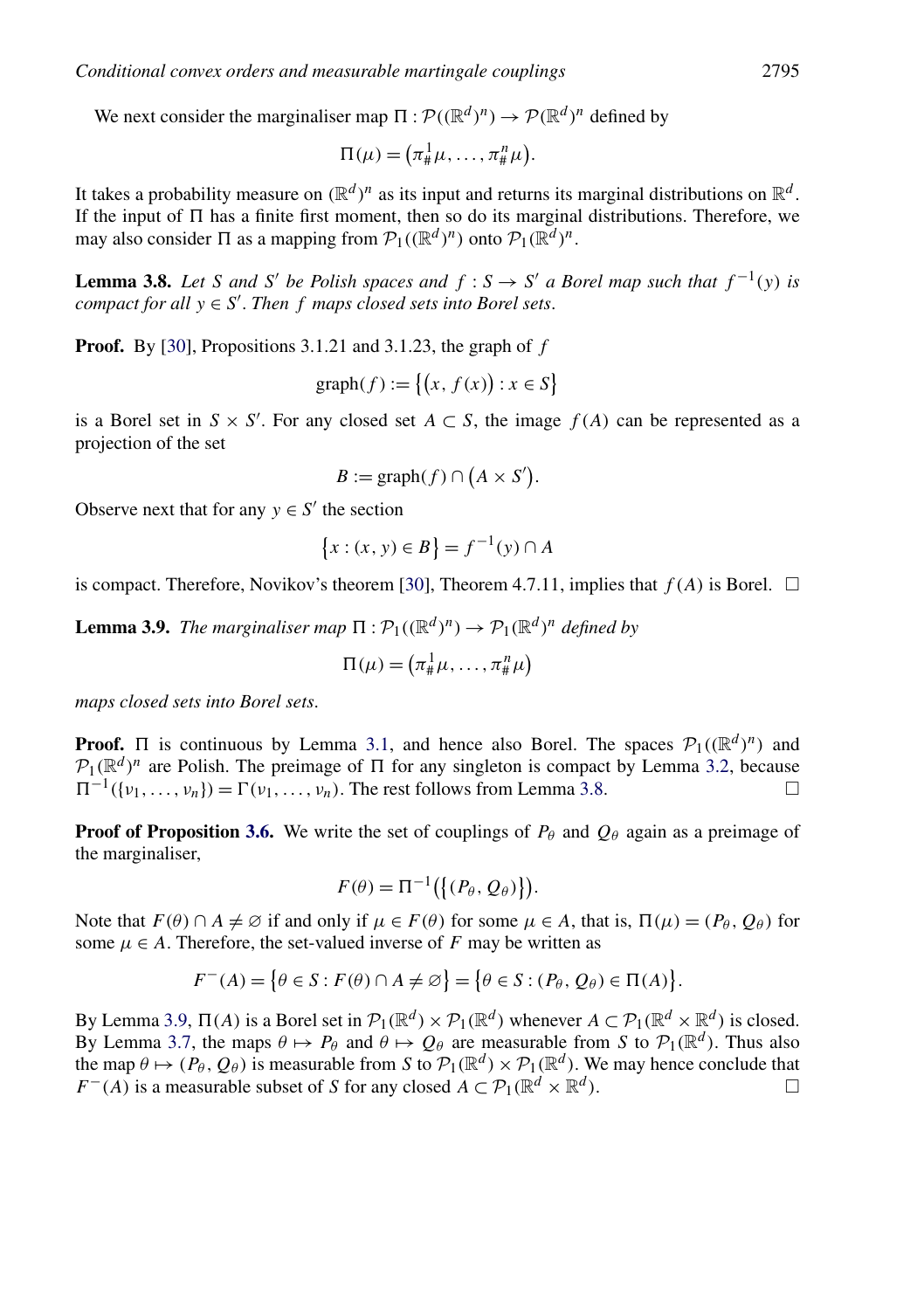#### <span id="page-13-0"></span>**3.4. Proof of Theorem [1.3](#page-3-0)**

Assume that  $P_\theta \leq_{\text{cx}} Q_\theta$  for all  $\theta \in S$ . Consider the set-valued mapping  $G(\theta) := F(\theta) \cap M$ , where  $F(\theta) = \Gamma(P_{\theta}, Q_{\theta})$  is the set of couplings of  $P_{\theta}$  and  $Q_{\theta}$ , and  $M := \mathcal{M}_2(\mathbb{R}^d)$  is the collection of joint distributions of two-parameter martingales. Proposition [3.6](#page-11-0) shows that *F* is a measurable set-valued mapping from *S* to the subsets of  $\mathcal{P}_1(\mathbb{R}^d \times \mathbb{R}^d)$ . For any  $A \subset \mathcal{P}_1(\mathbb{R}^d \times \mathbb{R}^d)$ , the set-valued inverse of *G* can be written as

$$
G^{-}(A) = F^{-}(M \cap A).
$$

Because M is closed by Lemma [3.5,](#page-10-0) we see that *G* is a measurable set-valued mapping from *S* to the subsets of  $\mathcal{P}_1(\mathbb{R}^d \times \mathbb{R}^d)$ . Furthermore, because  $F(\theta)$  is compact for all  $\theta$  by Lemma [3.2,](#page-9-0) also  $G(\theta)$  is compact for all  $\theta$ . Hence, G is a measurable compact-valued mapping from S to the subsets of  $\mathcal{P}_1(\mathbb{R}^d \times \mathbb{R}^d)$ . Strassen's coupling characterisation (Theorem [1.1\)](#page-2-0) implies that  $G(\theta)$ is nonempty for all *θ* . A measurable selection theorem of Kuratowski and Ryll-Nardzewski [\[20\]](#page-23-0) (see alternatively [\[30\]](#page-23-0), Theorem 5.2.1) now implies that there exists a measurable selection for *G*, that is, a measurable function  $g : S \to \mathcal{P}_1(\mathbb{R}^d \times \mathbb{R}^d)$  such that  $g(\theta) \in G(\theta)$  for all  $\theta$ . Let us now define a map  $(\theta, B) \mapsto R_{\theta}(B)$  by setting

$$
R_{\theta}(B) := \text{ev}_B(g(\theta))
$$

for  $\theta \in S$  and Borel sets  $B \subset \mathbb{R}^d \times \mathbb{R}^d$ , where  $ev_B(\mu) = \mu(B)$ . Then  $R_\theta \in \mathcal{M}(\mathbb{R}^d \times \mathbb{R}^d)$  is a coupling of  $P_\theta$  and  $Q_\theta$  for every  $\theta \in S$ . We are left with showing that  $\theta \mapsto R_\theta(B)$  is measurable for any Borel set  $B \subset \mathbb{R}^d \times \mathbb{R}^d$ . This follows because the map  $ev_B : \mathcal{P}_1(\mathbb{R}^d \times \mathbb{R}^d) \to \mathbb{R}$  is measurable by Lemma [C.1](#page-21-0) in Appendix [C.](#page-21-0) Hence, *R* is a pointwise coupling of the probability kernels *P* and *Q*.

If  $P_\theta \leq_{\text{icx}} Q_\theta$  for all  $\theta \in S$ , then by repeating the above construction with M replaced by  $\mathcal{M}^* := \mathcal{M}_2^*(\mathbb{R}^d)$  we obtain a probability kernel *R* which is a pointwise coupling of *P* and *Q* such that  $R_\theta \in \mathcal{M}^*$  for all  $\theta \in S$ .

Finally, we note that if *R* is pointwise coupling of *P* and *Q* such that  $R_\theta \in M_2(\mathbb{R}^d)$  (resp.  $M_2^*(\mathbb{R}^d)$ ) for all *θ*, then Theorem [1.1](#page-2-0) immediately implies that  $P_\theta \leq_{cx} Q_\theta$  (resp.  $P_\theta \leq_{icx} Q_\theta$ ) for all  $\theta$ .

#### **3.5. Proof of Theorem [1.4](#page-3-0)**

Let us first prove the forward implication in [\(ii\)](#page-3-0). Suppose that  $X \mid Z \leq_{\text{icx}} Y \mid Z$ . Let *P* and *Q* be regular conditional distributions of *X* and *Y* given *Z*, respectively, and denote the distribution of *Z* by *μ*. Then by Proposition [2.6,](#page-7-0)  $P_\theta \leq_{icx} Q_\theta$  for all  $\theta \in S$  outside a set of *μ*-measure zero. By redefining  $P_\theta$  and  $Q_\theta$  as equal on this set of  $\mu$ -measure zero, we may assume that  $P_\theta \leq_{\text{icx}} Q_\theta$ for all  $\theta \in S$ . By Theorem [1.3,](#page-3-0) there exists a probability kernel *R* from *S* to  $\mathbb{R}^d \times \mathbb{R}^d$  which is a pointwise coupling of *P* and *Q* and satisfies  $R_{\theta} \in \mathcal{M}_2^*(\mathbb{R}^d)$  for all  $\theta$ .

Let  $(\hat{X}, \hat{Y}, \hat{Z})$  be a random element in  $\mathbb{R}^d \times \mathbb{R}^d \times S$  with distribution

$$
\lambda(\mathrm{d}x \times \mathrm{d}y \times \mathrm{d}\theta) := \mu(\mathrm{d}\theta) R_{\theta}(\mathrm{d}x \times \mathrm{d}y).
$$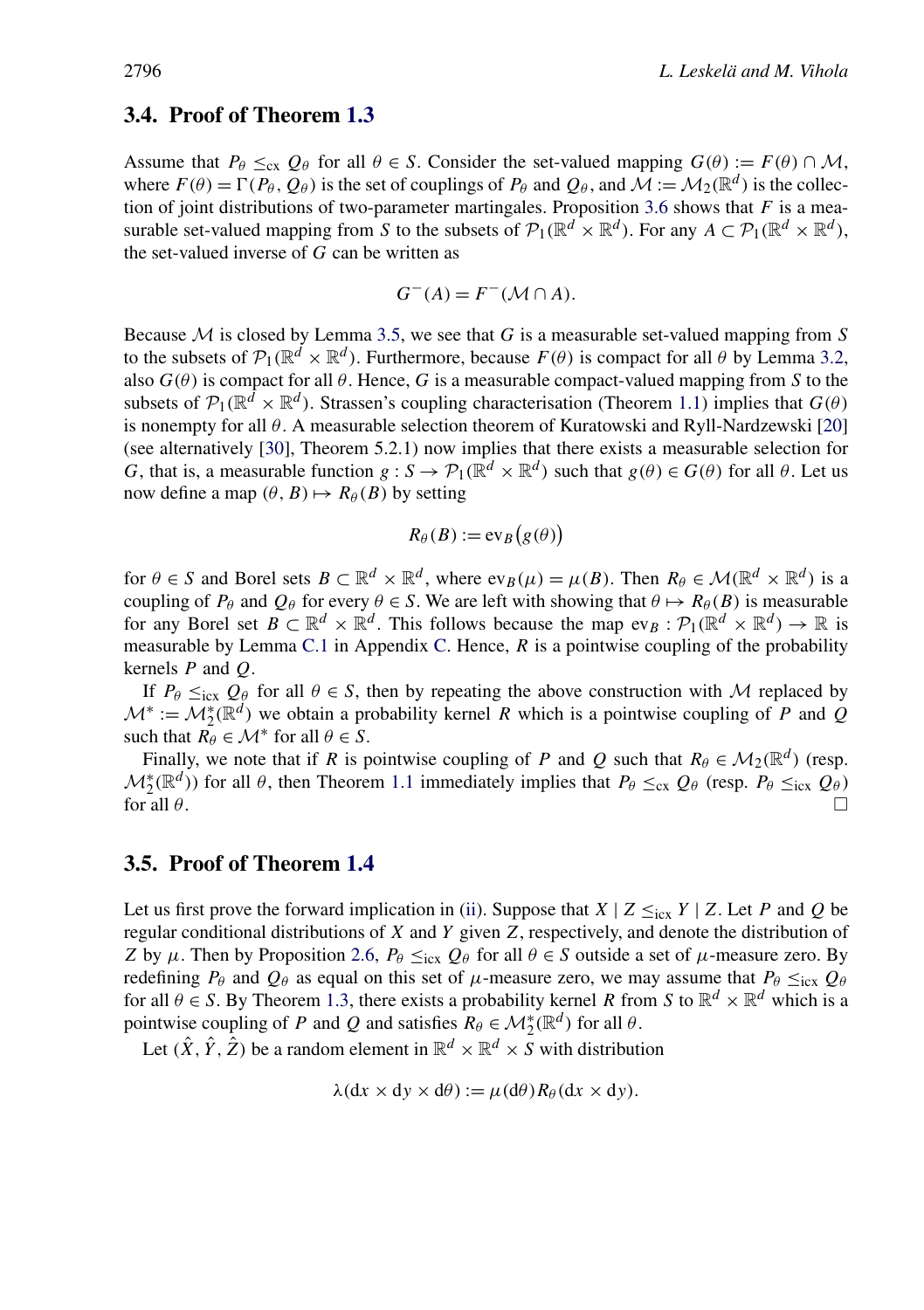<span id="page-14-0"></span>Because  $\lambda$   $(\mathrm{d}x \times \mathbb{R}^d \times \mathrm{d}\theta) = \mu(\mathrm{d}\theta)P_\theta(\mathrm{d}x)$  and  $\lambda(\mathbb{R}^d \times \mathrm{d}y \times \mathrm{d}\theta) = \mu(\mathrm{d}\theta)Q_\theta(\mathrm{d}y)$ , it follows that  $(\hat{X}, \hat{Z}) \stackrel{d}{=} (X, Z)$  and  $(\hat{Y}, \hat{Z}) \stackrel{d}{=} (Y, Z)$ . Hence,  $(\hat{X}, \hat{Y}, \hat{Z})$  is a *Z*-conditional coupling of *X* and *Y*. We still need to verify that

$$
\hat{X} \le \mathbb{E}(\hat{Y} \mid \hat{X}, \hat{Z}) \qquad \text{almost surely.} \tag{3.2}
$$

For any measurable  $A \subset \mathbb{R}^d \times S$ , by denoting  $A_\theta := \{x \in \mathbb{R}^d : (x, \theta) \in A\}$ , we see with the help of Lemma [3.4](#page-10-0) that

$$
\mathbb{E}[\mathbb{E}[\hat{Y} | \hat{X}, \hat{Z}] \mathbf{1}((\hat{X}, \hat{Z}) \in A)] = \mathbb{E}[\hat{Y} \mathbf{1}((\hat{X}, \hat{Z}) \in A)]
$$
  
\n
$$
= \int \mu(\mathrm{d}\theta) \int y \mathbf{1}(x \in A_{\theta}) R_{\theta}(\mathrm{d}x \times \mathrm{d}y)
$$
  
\n
$$
\geq \int \mu(\mathrm{d}\theta) \int x \mathbf{1}(x \in A_{\theta}) R_{\theta}(\mathrm{d}x \times \mathrm{d}y)
$$
  
\n
$$
= \mathbb{E}[\hat{X} \mathbf{1}((\hat{X}, \hat{Z}) \in A)],
$$
\n(3.3)

because  $R_{\theta} \in \mathcal{M}_2^*(\mathbb{R}^d)$  for all  $\theta$ . This implies (3.2).

To prove the other direction in [\(ii\)](#page-3-0), assume next that  $(\hat{X}, \hat{Y}, \hat{Z})$  is a *Z*-conditional coupling of *X* and *Y* satisfying (3.2). Recall Lemma [2.7](#page-8-0) and let  $f \in C_+$ , then conditional Jensen's inequality implies that

$$
f(\hat{X}) \le f\big(\mathbb{E}(\hat{Y} \mid \hat{X}, \hat{Z})\big) \le \mathbb{E}\big(f(\hat{Y}) \mid \hat{X}, \hat{Z}\big)
$$

almost surely. By taking  $\hat{Z}$ -conditional expectations on both sides above, it follows that

$$
\mathbb{E}\big(f(\hat{X})|\hat{Z}\big) \leq \mathbb{E}\big(f(\hat{Y})|\hat{Z}\big).
$$

Because  $(\hat{X}, \hat{Z}) \stackrel{d}{=} (X, Z)$  and  $(\hat{Y}, \hat{Z}) \stackrel{d}{=} (Y, Z)$ , we may remove the hats above to conclude that

$$
\mathbb{E}\big(f(X)|Z\big) \le \mathbb{E}\big(f(Y)|Z\big) \tag{3.4}
$$

almost surely. By Lemma [2.7,](#page-8-0) this implies  $X \mid Z \leq_{\text{icx}} Y \mid Z$ .

The proof of the forward implication of claim [\(i\)](#page-3-0) is obtained by imitating the proof of [\(ii\)](#page-3-0); by replacing the inequality in (3.2) and (3.3) by equality, and applying Lemma [3.3](#page-10-0) in place of Lemma [3.4.](#page-10-0) Similarly, the reverse implication of claim [\(i\)](#page-3-0) is obtained by using *f* ∈ *C* in place of *f* ∈ *C*<sub>*i*</sub> in (3.4)  $f \in C_+$  in (3.4).

## **4. Application to pseudo-marginal Markov chain Monte Carlo**

We discuss here briefly the application which initially motivated the present work. The application focuses on Markov chain Monte Carlo (MCMC) algorithms targeting a probability distribution  $\pi$  on a general state space X. In particular, the interest lies in the so-called pseudo-marginal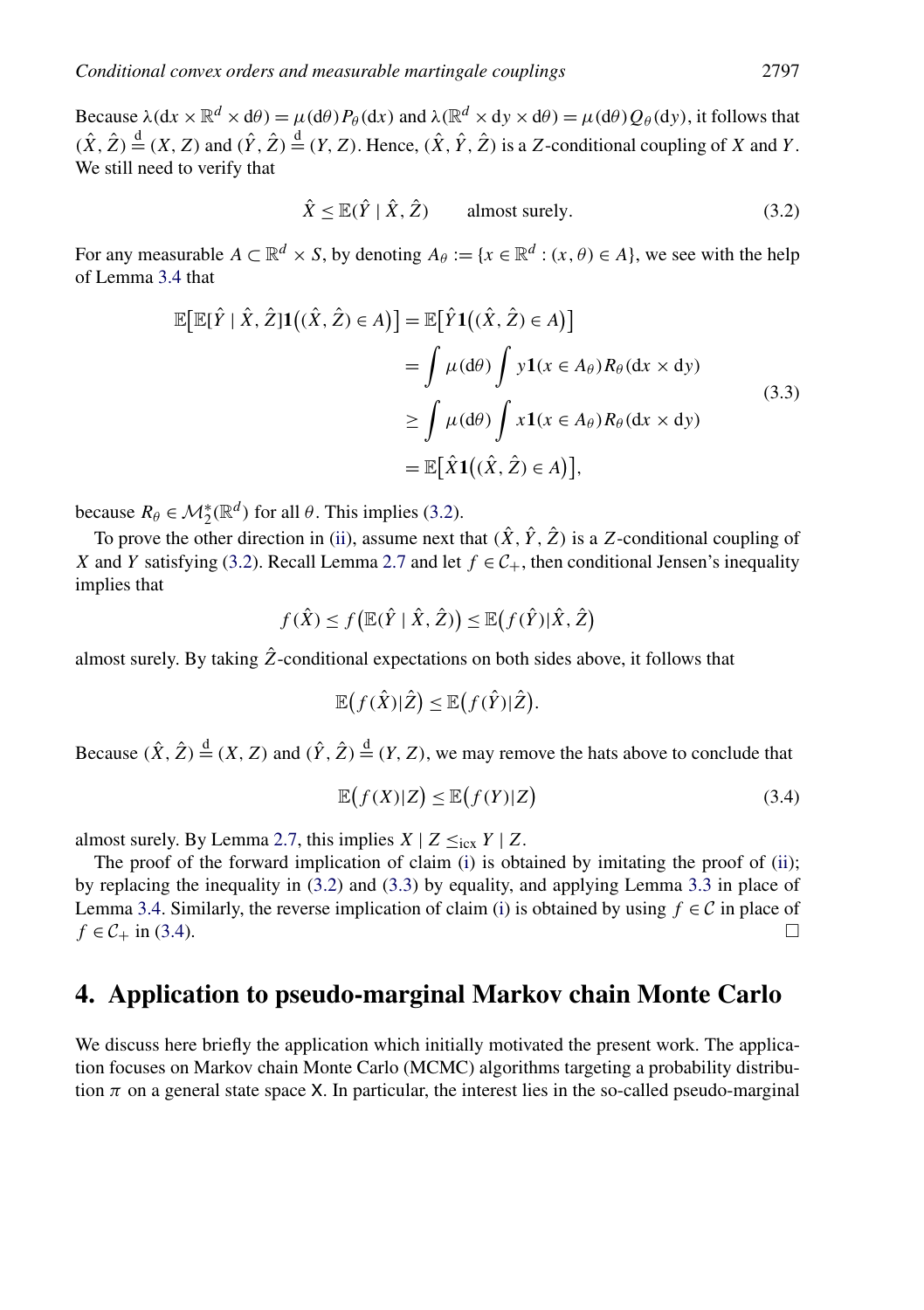MCMC with transition probability

$$
K(x, w; dy \times du) := q(x, dy) Q_y(du) \min \left\{ 1, r(x, y) \frac{u}{w} \right\} + \mathbf{1}_{dy \times du}(x, t) \rho(x, w),
$$

parametrised by a proposal kernel  $(x, B) \mapsto q(x, B)$  on X and an auxiliary kernel  $(x, B) \mapsto$  $Q_x(B)$  from X to  $\mathbb{R}_+$ , satisfying  $\int Q_x(dw)w = 1$  for every  $x \in X$ . The function  $r(x, y)$  is the Radon–Nikodym derivative *π(*d*y) π(*d*x)*  $q(x,dy)$  whenever well-defined, and zero otherwise cf. [\[34\]](#page-23-0), and  $q(x,dy)$ the 'probability of rejection'  $\rho(x,w) \in [0,1]$  is such that *K* defines a transition probability. We advise an interested reader to consult [\[4\]](#page-22-0) for details and [\[2,3\]](#page-22-0) and references therein for more thorough introduction to the method.

It is not difficult to check that *K* is reversible with respect to the distribution

$$
\tilde{\pi}(\mathrm{d}x \times \mathrm{d}w) = \pi(\mathrm{d}x) Q_x(\mathrm{d}w) w,
$$

and it is evident that  $\tilde{\pi}$  admits  $\pi$  as its first marginal. This means that, if the Markov chain  $(X_k, W_k)_{k>1}$  with transition probability *K* is irreducible, the ergodic averages approximate the integral of any  $\pi$ -integrable function  $f: X \to \mathbb{R}$ :

$$
\frac{1}{n}\sum_{k=1}^n f(X_k) \xrightarrow{n \to \infty} \pi(f) := \int_X f(x)\pi(\mathrm{d}x).
$$

The so-called *asymptotic variance* is a common MCMC efficiency criterion, which is informative about the asymptotic rate of convergence above. It is defined in the present setting for any  $f \in L^2(\pi) := \{f : X \to \mathbb{R} : \pi(f^2) < \infty\}$  through

$$
\sigma^2(K, f) := \lim_{n \to \infty} \mathbb{E} \left[ \frac{1}{\sqrt{n}} \sum_{k=1}^n \left[ f(X'_k) - \pi(f) \right] \right]^2, \tag{4.1}
$$

where  $(X'_k, W'_k)_{k \ge 1}$  is a stationary version of the MCMC chain – that is,  $(X'_1, W'_1) \sim \tilde{\pi}$  and  $(X'_k, W'_k)_{k\geq 1}$  follows the transition probability *K*. The limit in (4.1) always exists, but can be infinite [\[34\]](#page-23-0). In the pseudo-marginal context, we are interested in how the choice of the laws  ${Q_x}_{x \in X}$  affects the asymptotic variance.

The usual method to compare asymptotic variances of reversible Markov chains is Peskun's theorem [\[26\]](#page-23-0) and its generalisations [\[8,21,34\]](#page-22-0). It states that if two Markov transition probabilities *K* and *K'* are reversible with respect to the same probability distribution  $\mu$ , then

$$
\sigma^2(K, f) \le \sigma^2(K', f)
$$
 for all  $f \in L^2(\mu)$ ,

if and only if

$$
\langle g, Kg \rangle_{\mu} \le \langle g, K'g \rangle_{\mu}
$$
 for all  $g \in L^2(\mu)$ ,

where  $\langle f, g \rangle_{\mu} := \int f(x)g(x)\mu(dx)$ . This is inapplicable in the present application, as the two Markov chains *K* and *K'* with  $\{Q_x\}_{x \in X}$  and  $\{Q'_x\}_{x \in X}$  are reversible with respect to different invariant distributions  $\tilde{\pi}$  and  $\tilde{\pi}'$ , respectively.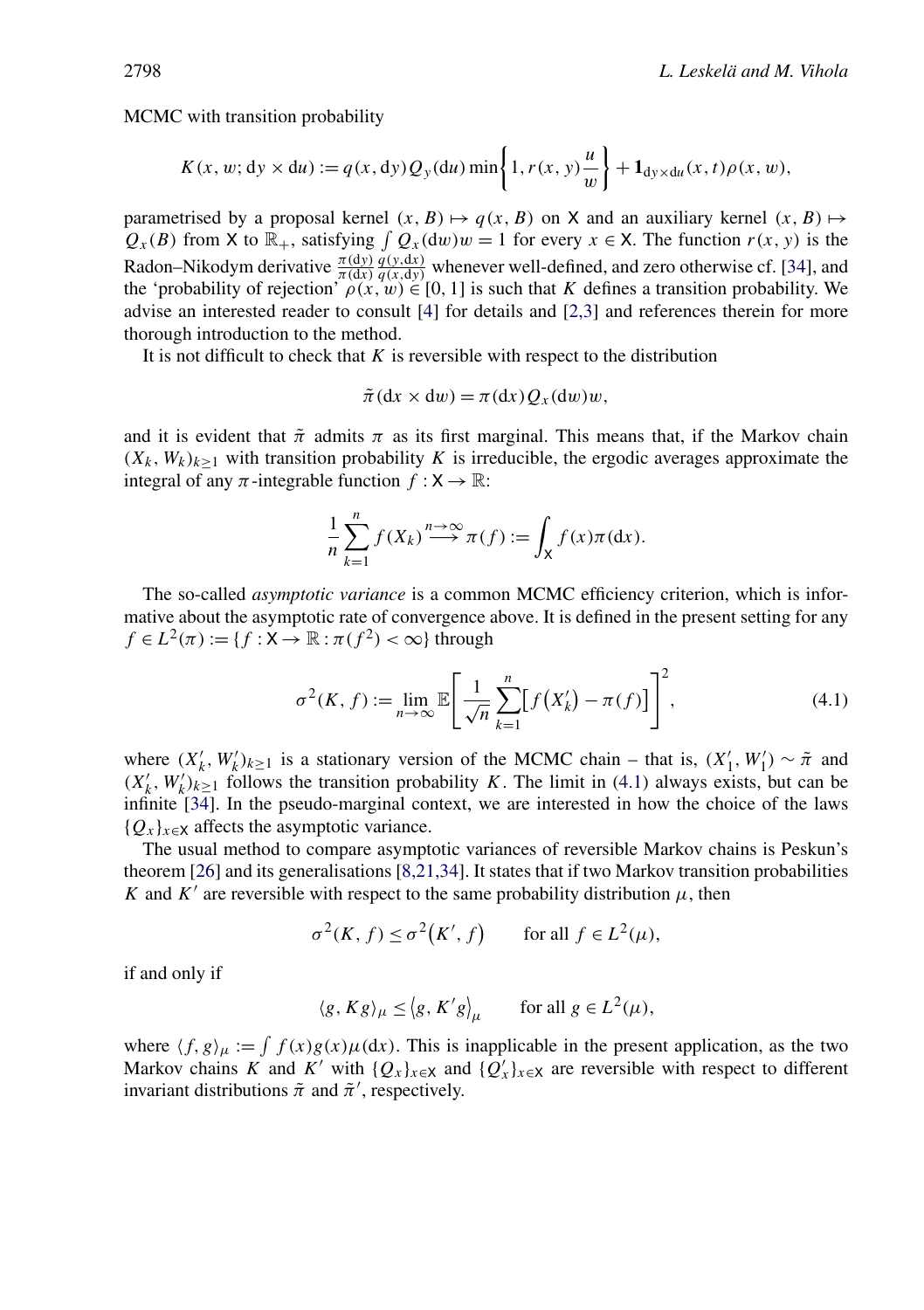<span id="page-16-0"></span>Because the interest lies only in functions which are constant in the second coordinate, it is still possible to pursue such an ordering. Indeed, given a pointwise martingale coupling  $R<sub>x</sub>$  of  $Q_x$  and  $Q'_x$ , which exists by Theorem [1.3](#page-3-0) if  $Q_x \leq_{cx} Q'_x$  for all  $x \in X$ , it turns out to be possible to deduce a 'Peskun-type' order of the asymptotic variances [\[4\]](#page-22-0), Theorem 10,

$$
\sigma^2(K, f) \le \sigma^2(K', f)
$$
 for all  $f(x, w) = f(x) \in L^2(\pi)$ . (4.2)

We will next briefly summarise why a strong martingale coupling as in Theorem [1.3](#page-3-0) is fundamental to prove this result.

The key of the proof of  $(4.2)$  relies in 'embedding' the two Markov kernels *K* and *K'* on a common Hilbert space. The martingale coupling allows to construct the following Markov kernels  $\check{K}$  and  $\check{K}'$  and a distribution  $\check{\pi}$ .

$$
\tilde{K}(x, w, v; dy \times du \times dt) = q(x, dy)R_y(du \times dt) \frac{t}{u} \min\left\{1, r(x, y) \frac{u}{w}\right\}
$$

$$
+ \mathbf{1}_{dy \times du \times dt}(x, w, v)\rho(x, w),
$$

$$
\tilde{K}'(x, w, v; dy \times du \times dt) = q(x, dy)R_y(du \times dt) \min\left\{1, r(x, y) \frac{t}{v}\right\}
$$

$$
+ \mathbf{1}_{dy \times du \times dt}(x, w, v)\rho'(x, v),
$$

$$
\tilde{\pi}(dx \times dt \times du) = \pi(dx)R_x(du \times dv)v.
$$

It is not difficult to check that both  $\tilde{K}$  and  $\tilde{K}'$  are reversible with respect to  $\tilde{\pi}$ , and  $\tilde{\pi}$  coincides marginally with  $\tilde{\pi}$  and  $\tilde{\pi}'$  so that  $\tilde{\pi}(dx \times dw) = \tilde{\pi}(dx \times dw \times \mathbb{R}_+)$  and  $\tilde{\pi}'(dx \times dv) =$  $\pi$ (dx  $\times \mathbb{R}_+ \times$  dv). Similarly, the kernels  $\check{K}$  and  $\check{K}'$  coincide marginally with *K* and *K'*; see [\[4\]](#page-22-0), Lemma 20. This construction enables the Hilbert space techniques, on  $L^2(\pi)$ , to be used. The martingale coupling allows to show that ([\[4\]](#page-22-0), Theorem 22(b)),

$$
\langle g, \check{K}g \rangle_{\check{\pi}} \leq \langle g, \check{K}'g \rangle_{\check{\pi}} \quad \text{for all } g(x, w, v) = g(x, w) \text{ with } g \in L^2(\tilde{\pi}),
$$

which ultimately leads to the order  $\sigma^2(K, f) \leq \sigma^2(K', f)$  for all  $f(x, w) = f(x)$  with  $f \in$  $L^2(\pi)$ .

## **5. Extensions and implications**

We discuss next some extensions and implications of our results. In Strassen's original paper, Theorem [1.1](#page-2-0) is formulated for countably many distributions instead of a pair. Extension of Theorems [1.3](#page-3-0) and [1.4](#page-3-0) into a context with countably many kernels is straightforward. For instance, we may formulate the following result.

**Proposition 5.1.** *Suppose that for each*  $i \in \mathbb{N}$ ,  $(\theta, B) \mapsto P_{\theta}^{(i)}(B)$  *is a probability kernel from S to*  $\mathbb{R}^d$ .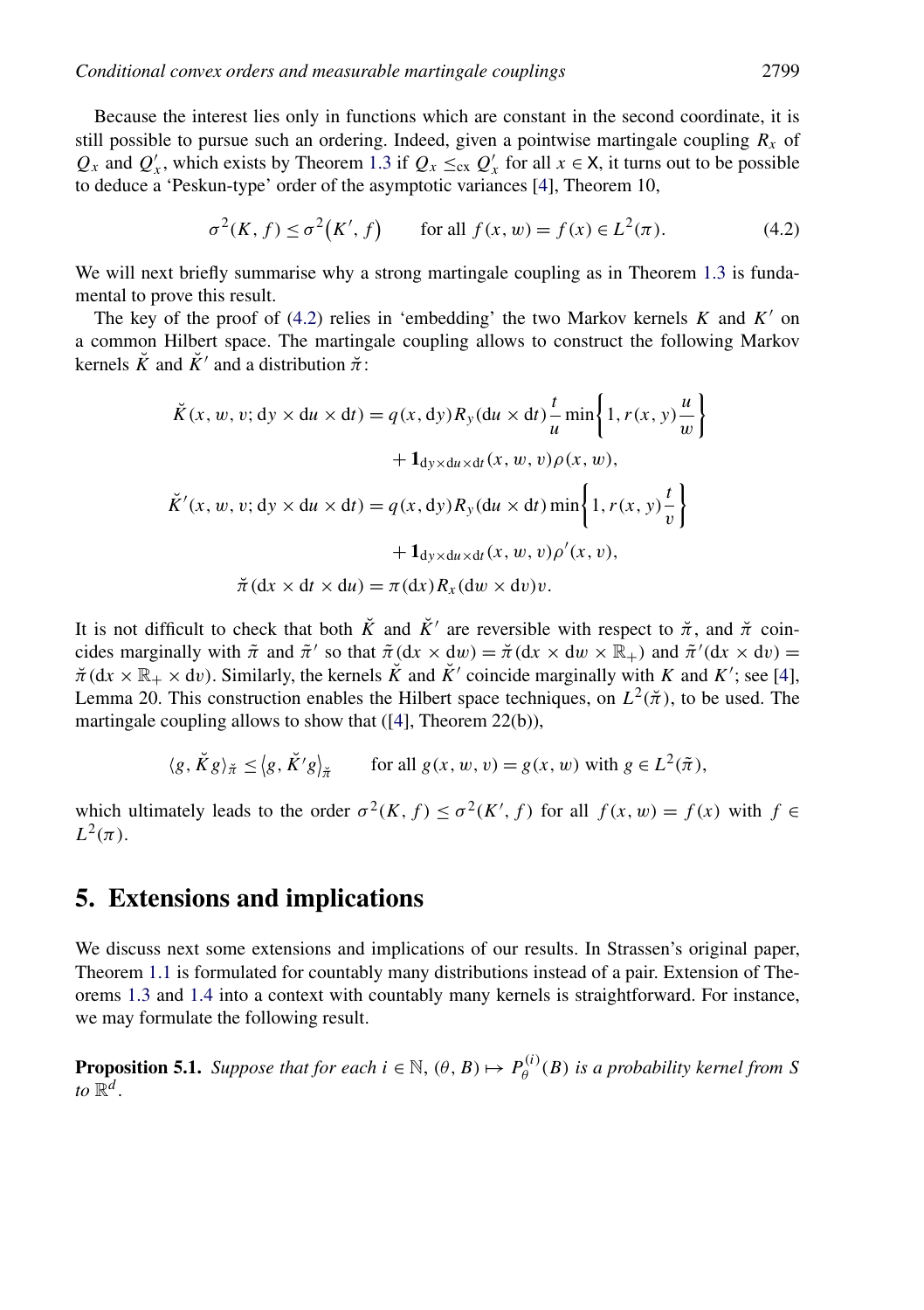- (i)  $P_{\theta}^{(i)} \leq_{\text{cx}} P_{\theta}^{(i+1)}$  *for all*  $i \in \mathbb{N}$  *if and only if there exists a pointwise coupling*  $R$  *of*  $\{P_{\theta}^{(i)}\}_{i \in \mathbb{N}}$ *such that*  $\mathbf{R}_{\theta} \in \mathcal{M}_{\mathbb{N}}(\mathbb{R}^d)$ .
- (ii)  $P_{\theta}^{(i)} \leq_{\text{icx}} P_{\theta}^{(i+1)}$  *for all*  $i \in \mathbb{N}$  *if and only if there exists a pointwise coupling*  $R$  *of*  $\{P_{\theta}^{(i)}\}_{i \in \mathbb{N}}$ *such that*  $\mathbf{R}_{\theta} \in \mathcal{M}_{\mathbb{N}}^*(\mathbb{R}^d)$ .

*More precisely, R above is a kernel from S to*  $(\mathbb{R}^d)^{\mathbb{N}}$  *such that*  $R_{\theta}(\cdot)$  *is the law of the*  $\mathbb{R}^d$ *-valued*  $(sub-)martingale (X_{\theta}^{(i)})_{i \geq 1}$  *such that*  $\mathbb{P}(X_{\theta}^{(i)} \in A) = P_{\theta}^{(i)}(A)$ .

**Proof.** For, (i) assume that for each  $i \in \mathbb{N}$   $P_{\theta}^{(i)} \leq_{\text{cx}} P_{\theta}^{(i+1)}$  and let  $R_{\theta}^{(i)}$  stand for their pointwise coupling. There exist kernels  $T^{(i)}$  from  $S \times \mathbb{R}^d$  to  $\mathbb{R}^d$  (regular conditional probabilities) such that

$$
R_{\theta}^{(i)}(\mathrm{d}x_{i-1}\times\mathrm{d}x_i)=P_{\theta}^{(i-1)}(\mathrm{d}x_{i-1})T_{\theta,x_{i-1}}^{(i)}(\mathrm{d}x_i).
$$

We may define  $R_\theta$  inductively through its finite-dimensional distributions by letting  $R_\theta$  ( $dx_1$  ×  $dx_2 \times \mathbb{R}^{\mathbb{N}}$ ) =  $R_{\theta}^{(2)}(dx_1 \times dx_2)$  and for  $i \ge 3$ 

$$
R_{\theta}(\mathrm{d}x_1\times\cdots\times\mathrm{d}x_i\times\mathbb{R}^{\mathbb{N}})=R_{\theta}(\mathrm{d}x_1\times\cdots\times\mathrm{d}x_{i-1}\times\mathbb{R}^{\mathbb{N}})T_{\theta,x_{i-1}}^{(i)}(\mathrm{d}x_i).
$$

The other direction follows from Jensen's inequality. The proof of (ii) follows similar lines.  $\Box$ 

The following characterisation of increasing convex orders in terms of convex stochastic order and strong stochastic order [\[25\]](#page-23-0), Theorem 3.4.3, is sometimes convenient.

**Theorem 5.2.** *If*  $X \leq_{\text{icx}} Y$ , *then there exist a probability space with random variables*  $\hat{X}$ ,  $\hat{W}$ ,  $\hat{Y}$ such that  $\hat{X} \stackrel{d}{=} X$ ,  $\hat{Y} \stackrel{d}{=} Y$ ,  $\hat{X} \leq \hat{W}$  almost surely and  $\hat{W} \leq_{\text{cx}} \hat{Y}$ .

We record the following result, which is a conditional version Theorem 5.2.

**Proposition 5.3.** *If*  $X \mid Z \leq_{\text{icx}} Y \mid Z$ , *then there exist a probability space with random variables*  $\hat{X}$ ,  $\hat{Y}$ ,  $\hat{Z}$  and  $\hat{W}$  such that  $(\hat{X}, \hat{Z}) \stackrel{d}{=} (X, Z)$ ,  $(\hat{Y}, \hat{Z}) \stackrel{d}{=} (Y, Z)$ ,  $\hat{X} \leq \hat{W}$  almost surely and  $\hat{W}$  $\hat{Z} \leq_{\text{cx}} \hat{Y} \mid \hat{Z}$ .

**Proof.** We may take the triple  $(\hat{X}, \hat{Y}, \hat{Z})$  from Theorem [1.4](#page-3-0) and set  $\hat{W} := \mathbb{E}(\hat{Y} | \hat{X}, \hat{Z})$ . Then  $\hat{X} \leq \hat{W}$ , and for any convex  $\phi : \mathbb{R}^d \to \mathbb{R}$ , Jensen's inequality yields  $\mathbb{E}(\phi(\hat{W})|\hat{Z}) \leq \mathbb{E}(\phi(\hat{Y})|\hat{Z})$ .  $\Box$ 

We next turn into so-called martingale optimal transport problem [\[6\]](#page-22-0) which is linked to applications in mathematical finance, e.g., [\[5,9,11,15\]](#page-22-0). Optimal transport problems, in general, mean finding a coupling of two probability measures  $\mu$  such that the 'cost'  $\mu(c)$  :=  $\int \int c(x, y) \mu(dx \times dy)$  is minimised. Usually the minimisation is over all couplings, but in the martingale optimal transport the minimisation is constrained to martingale couplings.

We illustrate that when a parametric version of such a problem is considered, our results allow to ensure that minimisers can be chosen in a measurable manner in this context.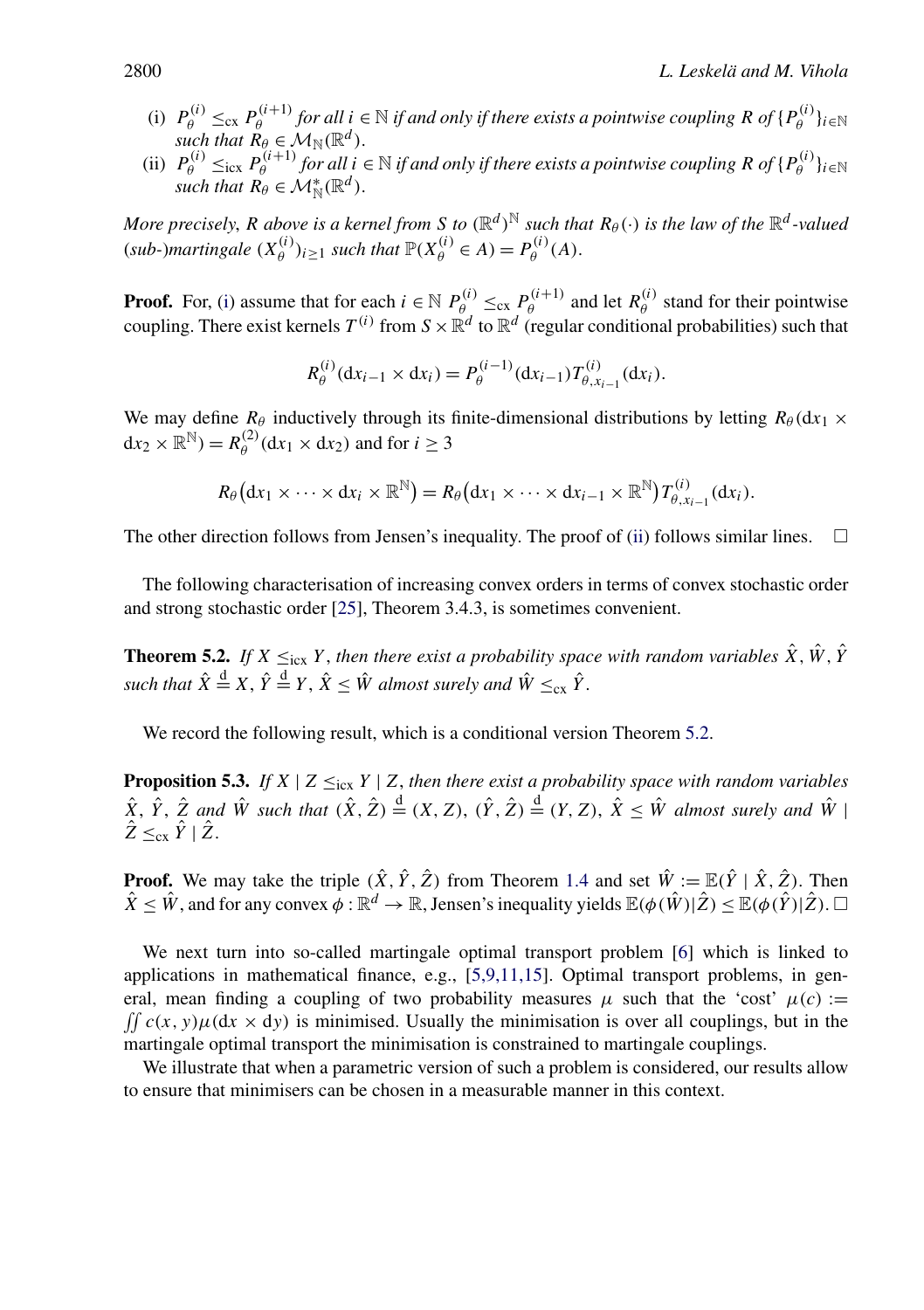<span id="page-18-0"></span>**Proposition 5.4.** *Suppose that P and Q are probability kernels from S to*  $\mathbb{R}^d$  *and*  $c : \mathbb{R}^d \times \mathbb{R}^d \to$ *(*−∞*,*∞] *is lower semi-continuous and satisfies the lower bound*

$$
c(x, y) \geq -C\left(1 + |x| + |y|\right) \quad \text{for all } x, y \in \mathbb{R}^d
$$

*for some finite constant C*.

- (i) If  $P_\theta \leq_{\text{cx}} Q_\theta$  for all  $\theta$ , then there exists a measurable optimal martingale transport plan *γ*, *that is, a kernel*  $(θ, B) \mapsto \gamma_{\theta}(B)$  *from S to*  $\mathbb{R}^{d} \times \mathbb{R}^{d}$  *such that for every*  $\theta$ ,  $\gamma_{\theta}$  *is a martingale coupling of*  $P_\theta$  *and*  $Q_\theta$  *which minimises*  $\mu(c)$  *over all martingale couplings*  $\mu$ *of*  $P_{\theta}$  *and*  $Q_{\theta}$ .
- (ii) *If*  $P_\theta$ ,  $Q_\theta \in \mathcal{P}_1(\mathbb{R}^d)$ , *then there exists a measurable optimal transport plan*  $\gamma^*$ , *that is, a kernel*  $(\theta, B) \mapsto \gamma_{\theta}^{*}(B)$  *from S to*  $\mathbb{R}^{d} \times \mathbb{R}^{d}$  *such that for every*  $\theta$ ,  $\gamma_{\theta}^{*}$  *is a coupling of*  $P_{\theta}$ *and*  $Q_{\theta}$  *which minimises*  $\mu(c)$  *over all couplings*  $\mu$  *of*  $P_{\theta}$  *and*  $Q_{\theta}$ .

**Proof.** Consider first (i), and denote for brevity  $\Gamma(\theta) := \Gamma(P_{\theta}, Q_{\theta}) \cap M_2(\mathbb{R}^d)$ . Recall that  $\theta \to \Gamma(\theta)$  is compact-valued and measurable; see the proof of Theorem [1.4.](#page-3-0) Denote  $v_{\theta}$  :=  $\inf_{\mu \in \Gamma(\theta)} \mu(c)$ , and let us check that  $v_{\theta} > -\infty$ . Let  $\mu_1, \mu_2, \dots \in \Gamma(\theta)$ , then because  $\Gamma(\theta)$  is compact, there exists a convergent subsequence  $\mu'_n \to \mu$ . By assumption,

$$
c_{-}(x, y) := -\min\{c(x, y), 0\} \le C(1 + |x| + |y|),
$$

implying that  $c_$  is uniformly integrable with respect to  $(\mu'_n)$ . Lemma 5.17 of [\[1\]](#page-22-0) states that then  $\liminf_{n\to\infty}\mu'_n(c)\geq\mu(c)>-\infty.$ 

Define next for each  $q \in \mathbb{Q}$  the level sets  $L_q := \{ \mu \in \mathcal{P}_1(\mathbb{R}^d \times \mathbb{R}^d) : \mu(c) \leq q \}$ , which are closed following the argument above. The set-valued mapping

$$
\tilde{L}_q(\theta) := \begin{cases} L_q \cap \Gamma(\theta), & \text{if } L_q \cap \Gamma(\theta) \neq \emptyset, \\ \Gamma(\theta), & \text{otherwise,} \end{cases}
$$

is compact-valued. Let us turn next into showing that  $\theta \mapsto L_q(\theta)$  is a measurable as a set-valued mapping, by considering the set-valued inverse of a closed *F*

$$
\tilde{L}_q^-(F) = \{ \theta \in S : \tilde{L}_q(\theta) \cap F \neq \emptyset \}
$$
  
=  $\{ \theta \in S : \Gamma(\theta) \cap L_q \cap F \neq \emptyset \} \cup \{ \theta : \Gamma(\theta) \cap F \neq \emptyset, \Gamma(\theta) \cap L_q = \emptyset \}$   
=  $\Gamma^-(F \cap L_q) \cup (\Gamma^-(F) \setminus \Gamma^-(L_q)),$ 

which is measurable due to the measurability of  $\theta \mapsto \Gamma(\theta)$ .

It is straightforward to check that

$$
\Gamma_{\text{opt}}(\theta) := \left\{ \mu \in \Gamma(\theta) : \mu(c) = v_{\theta} \right\} = \bigcap_{q \in \mathbb{Q}} L_q(\theta).
$$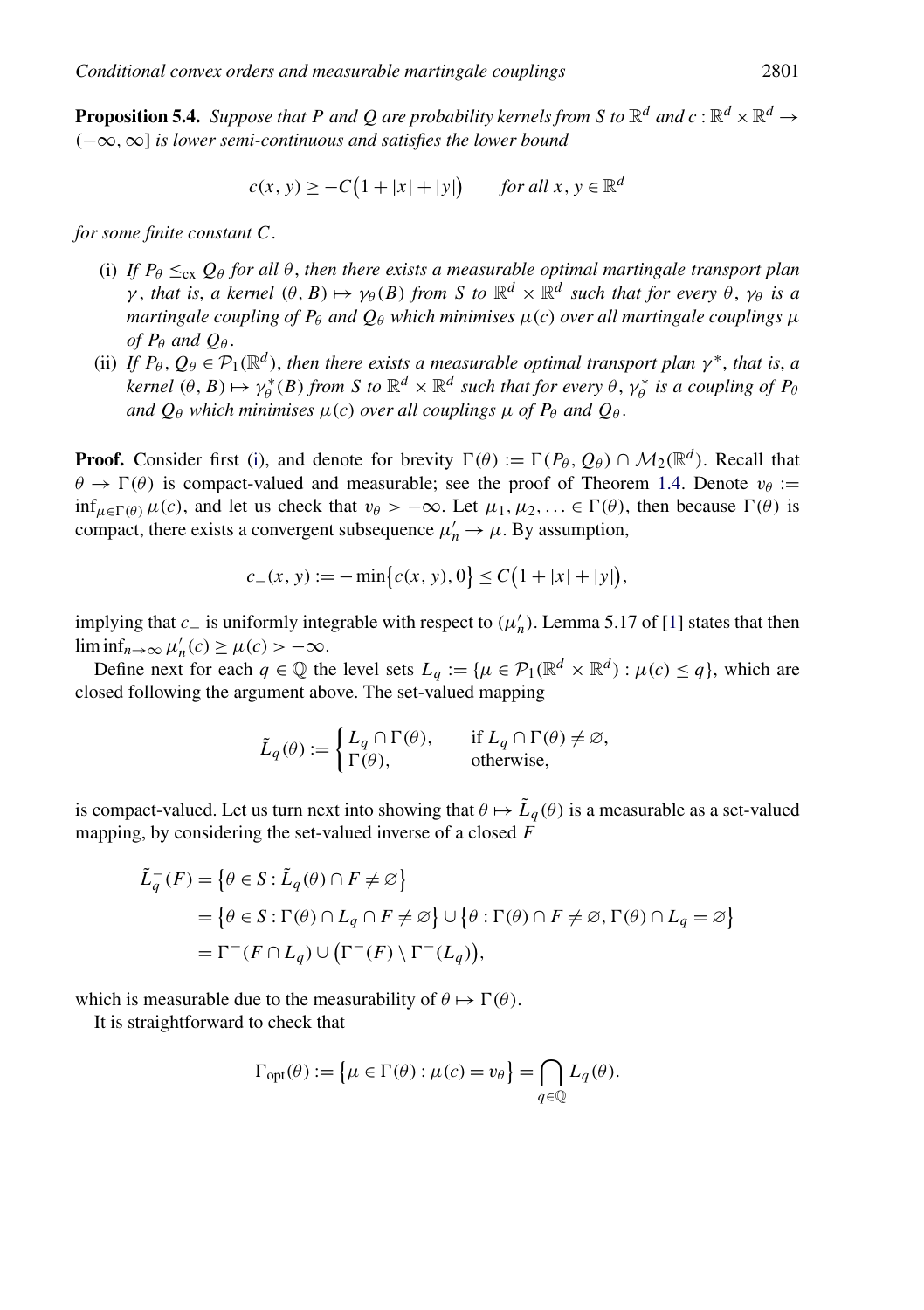<span id="page-19-0"></span>Because  $\Gamma_{opt}(\theta)$  is a countable intersection of compact-valued mappings  $\theta \to \tilde{L}_q(\theta)$ , and because  $\mathcal{P}_1(\mathbb{R}^d \times \mathbb{R}^d)$  is a complete separable metric space, it follows ([\[12\]](#page-23-0), Theorems 3.1 and 4.1), that it is measurable as a set-valued mapping. Because  $\Gamma_{opt}$  is non-empty, compact-valued and measurable, we may apply the measurable selection theorem [\[20\]](#page-23-0) and the evaluation map  $ev_B$  as in the proof of Theorem [1.4](#page-3-0) to conclude the existence of the desired  $\gamma_{\theta}$ .

The proof of [\(ii\)](#page-18-0) is similar, because also  $\theta \to \Gamma^*(\theta) := \Gamma(P_\theta, Q_\theta)$  is compact-valued and measurable by Lemma [3.2](#page-9-0) and Proposition [3.6.](#page-11-0)  $\Box$ 

We record the following remarks about Proposition [5.4:](#page-18-0)

- (i) The results may be extended into countably many  $P_{\theta}^{(i)}$  in similar lines as Proposition [5.1.](#page-16-0)
- (ii) The assumptions on the cost function *c* coincide with those of Beiglböck, Henry-Labordère and Penkner [\[5\]](#page-22-0), who consider the martingale optimal transport problem in the scalar case.
- (iii) Proposition [5.4\(ii\)](#page-18-0) is probably well known, but we included it for completeness. Indeed, Corollary 5.22 of Villani [\[35\]](#page-23-0) is similar, without the integrability assumption on  $P_\theta$  and *Qθ* , but with constant lower bound and continuity assumption on *c*.

## **Appendix A: Proofs of Lemmas [2.2,](#page-5-0) [3.1](#page-9-0) and [3.2](#page-9-0)**

**Proof of Lemma [2.2.](#page-5-0)** We can take  $C$  as the countable family of max-affine convex functions  $f: \mathbb{R}^d \to \mathbb{R}$  taking the form

$$
f(x) = \max\{\alpha_1^T x + \beta_1, \dots, \alpha_n^T x + \beta_n\},\
$$

where  $n \in \mathbb{N}$  and  $\alpha_i, \beta_i \in \mathbb{Q}^d$ .

To confirm this, take first a non-negative convex  $\phi : \mathbb{R}^d \to \mathbb{R}_+$  with  $\mathbb{E}\phi(X) < \infty$ . It is not difficult to see that for any  $\varepsilon > 0$ , we may find a piecewise linear function g defined as an infinite maximum of affine functions with  $\alpha_i, \beta_i \in \mathbb{Q}^d$ 

$$
g(x) = \max\{\alpha_i^T x + \beta_i : i \in \mathbb{N}\},\
$$

such that  $|g(x) - \phi(x)| \le \varepsilon/2$  for all  $x \in \mathbb{R}^d$ . Consequently,  $|\mathbb{E}g(x) - \mathbb{E} \phi(x)| \le \varepsilon/2$ . Taking

$$
g_n(x) := \max\bigl\{\alpha_i^T x + \beta_i : i = 1, \ldots, n\bigr\},\,
$$

then  $g_n \in \mathcal{C}$  and  $g_n(x) \uparrow g(x)$  pointwise. We conclude by monotone convergence that there exists  $g_m \in \mathcal{C}$  such that  $|\mathbb{E}\phi(x) - \mathbb{E}g_m(x)| \leq \varepsilon$ .

For general  $\phi : \mathbb{R}^d \to \mathbb{R}_+$ , with  $\mathbb{E}\phi(X)$  finite, it is sufficient to observe that

$$
\lim_{n \to \infty} \mathbb{E} \max \{ \phi(x), -n \} = \mathbb{E} \phi(x),
$$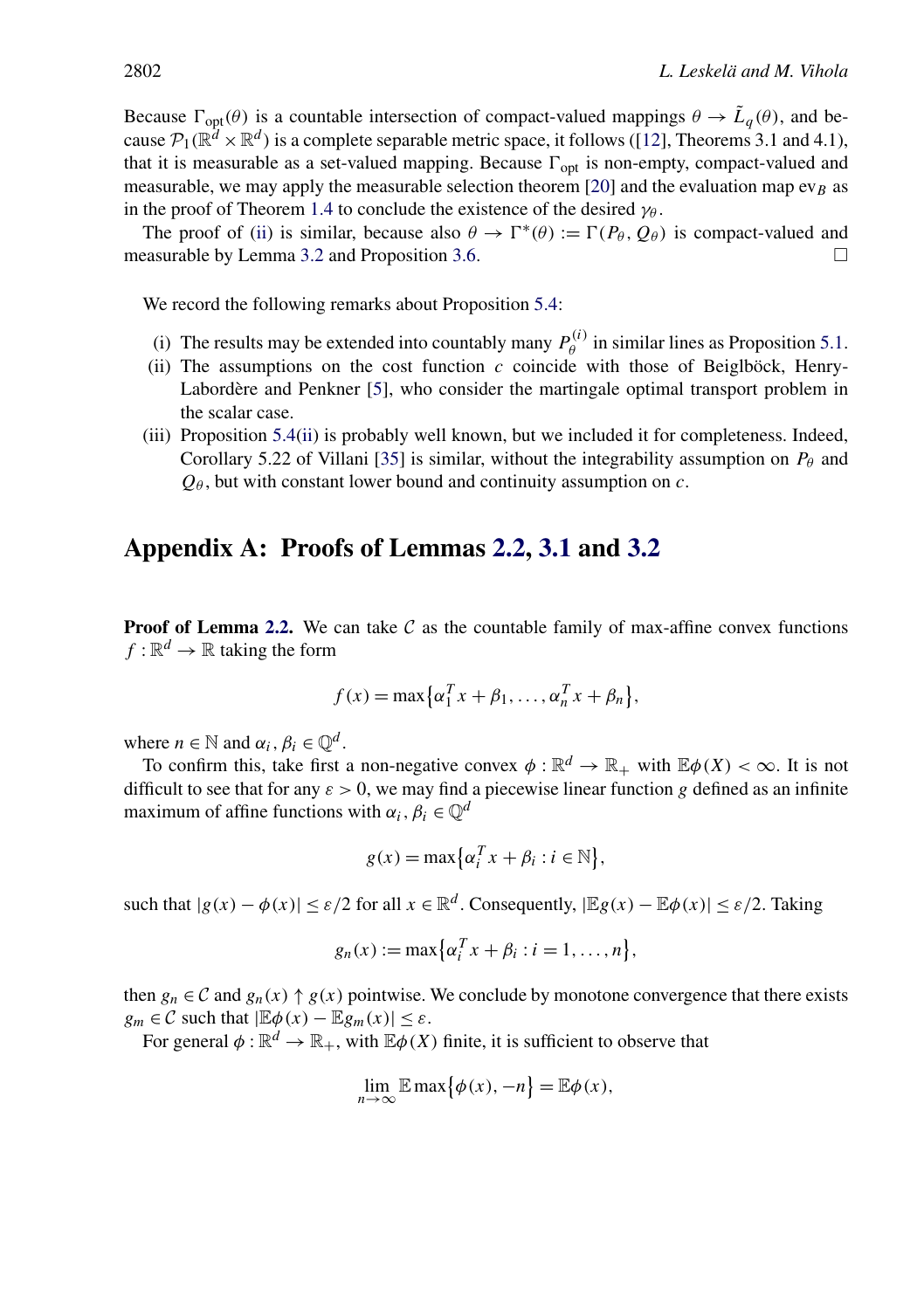<span id="page-20-0"></span>and then one can take any  $\phi_m = (\phi(x) - m)_+$  and apply the result above to conclude the existence of *f* ∈ C such that  $|\mathbb{E}\phi(X) - \mathbb{E}f(X)|$  is arbitrarily small.

Similarly one can take  $C_+$  as the set of increasing  $f \in C$ .

**Proof of Lemma [3.1.](#page-9-0)** Assume that  $\mu_n \to \mu \in \mathcal{P}_1((\mathbb{R}^d)^n)$ . Then  $\mu_n \to \mu$  in distribution and  $(\mu_n)$  is uniformly integrable. If  $f : \mathbb{R}^d \to \mathbb{R}$  is continuous and bounded, then so is  $f \circ \pi_i$ :  $(\mathbb{R}^d)^n \to \mathbb{R}$ . Therefore,  $(\pi^i_\# \mu_n)(f) = \mu_n(f \circ \pi_i) \to \mu(f \circ \pi_i) = (\pi^i_\# \mu)(f)$ . Thus,  $\pi^i_\# \mu^n \to \pi^i_\# \mu$ in distribution. It is also easy to see that  $(\pi^i_\# \mu_n)$  is uniformly integrable because

$$
\int_{\mathbb{R}^d} |x_i| \mathbf{1}(|x_i| > t) \pi^i_{\#} \mu_n(\mathrm{d}x_i) = \int_{(\mathbb{R}^d)^n} |x_i| \mathbf{1}(|x_i| > t) \mu_n(\mathrm{d}x)
$$
\n
$$
\leq \int_{(\mathbb{R}^d)^n} |x| \mathbf{1}(|x| > t) \mu_n(\mathrm{d}x).
$$

**Proof of Lemma [3.2.](#page-9-0)** Let  $\lambda \in \Gamma(\mu, \nu)$ . Note that  $|(x, y)|/2 \le \max\{|x|, |y|\} =: |x| \vee |y|$  for all  $x, y \in \mathbb{R}^d$ . Therefore, for any  $t > 0$ 

$$
\frac{1}{2} \int |(x, y)| \mathbf{1}(|(x, y)| > t) \lambda(\mathrm{d}x \times \mathrm{d}y)
$$
\n
$$
\leq \int (|x| \vee |y|) \mathbf{1} (2(|x| \vee |y|) > t) \lambda(\mathrm{d}x \times \mathrm{d}y)
$$
\n
$$
\leq \int |x| \mathbf{1} (|x| > \frac{t}{2}) \mu(\mathrm{d}x) + \int |y| \mathbf{1} (|y| > \frac{t}{2}) \nu(\mathrm{d}y).
$$

Because the measures  $\mu$  and  $\nu$  have finite first moments, the right-hand side above tends to zero as  $t \to \infty$ , uniformly with respect to  $\lambda \in \Gamma(\mu, \nu)$  We conclude that  $\Gamma(\mu, \nu)$  is uniformly integrable and hence also tight. By [\[1\]](#page-22-0), Proposition 7.1.5, it follows that  $\Gamma(\mu, \nu)$  is relatively compact in  $\mathcal{P}_1(\mathbb{R}^d \times \mathbb{R}^d)$ .

To verify that  $\Gamma(\mu, \nu)$  is closed, it suffices to observe that it can be written as a preimage  $\Gamma(\mu, \nu) = \Pi^{-1}(\{(\mu, \nu)\})$  of the map  $\Pi : \mathcal{P}_1(\mathbb{R}^d \times \mathbb{R}^d) \to \mathcal{P}_1(\mathbb{R}^d) \times \mathcal{P}_1(\mathbb{R}^d)$  defined by  $\Pi(\lambda) =$  $(\pi^1_\# \lambda, \pi^2_\# \lambda)$  which is continuous by Lemma [3.1.](#page-9-0)  $\Box$ 

## **Appendix B: Wasserstein distance as a countable supremum**

Let  $Lip_1(\mathbb{R}^d) := \{f : \mathbb{R}^d \to \mathbb{R} : |f(x) - f(y)| \le |x - y| \text{ for all } x, y \in \mathbb{R}^d\}$  stand for the set of 1-Lipschitz functions on  $\mathbb{R}^d$ .

**Lemma B.1.** *There exists a countable subset*  $\mathcal{T}_d \subset \text{Lip}_1(\mathbb{R}^d)$  *such that* 

$$
d_W(\mu, \nu) = \sup_{f \in \text{Lip}_1(\mathbb{R})} \left[ \mu(f) - \nu(f) \right] = \sup_{g \in \mathcal{T}_d} \left[ \mu(g) - \nu(g) \right] \tag{B.1}
$$

*for all*  $\mu, \nu \in \mathcal{P}_1(\mathbb{R}^d)$ .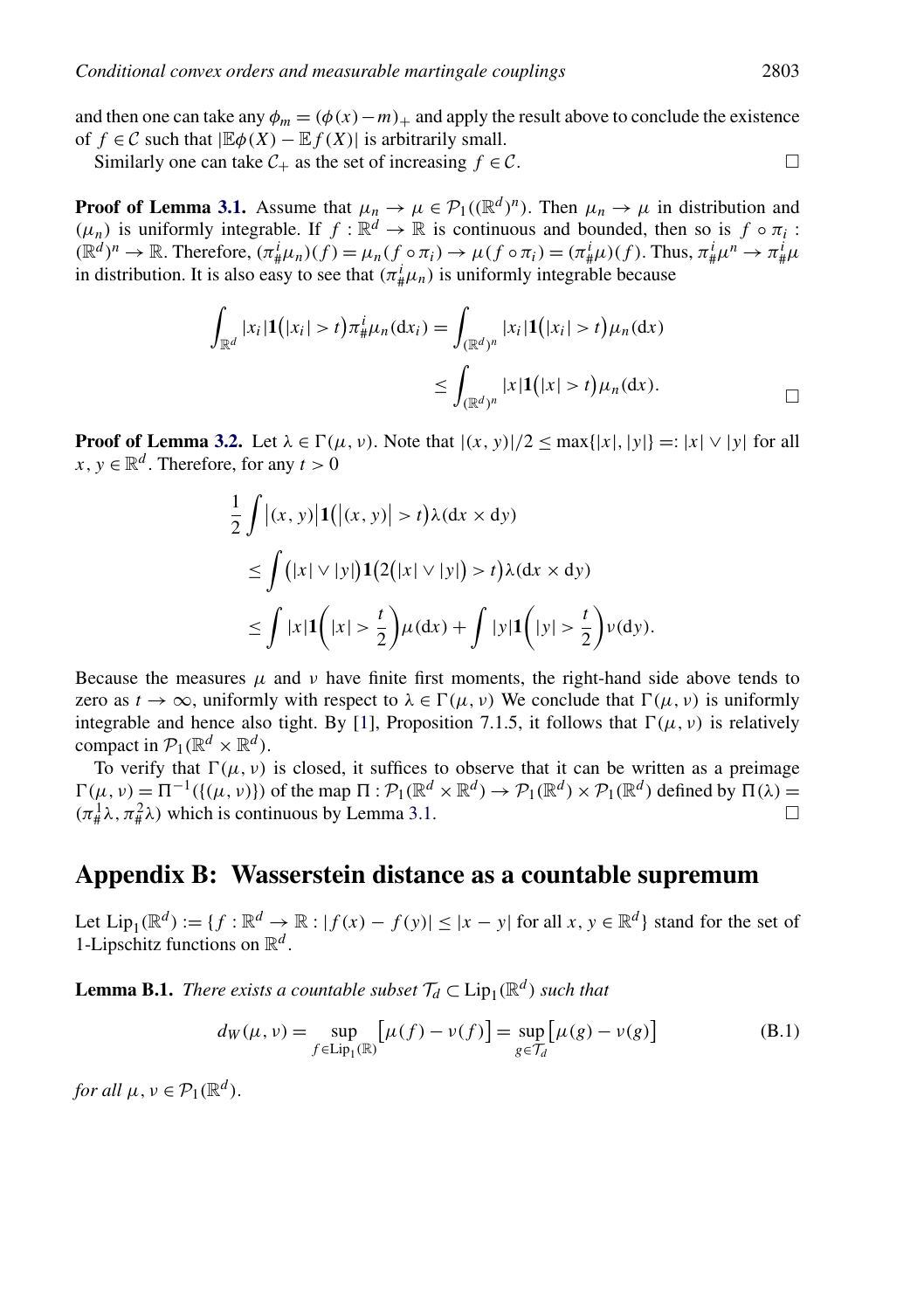<span id="page-21-0"></span>**Proof.** The first equality in [\(B.1\)](#page-20-0) is the Kantorovich–Rubinstein duality [\[35\]](#page-23-0), Remark 6.5. In-spired by [\[32\]](#page-23-0), Theorem 3.1.5, we may take  $\mathcal{T}_d$  as all functions of the form

$$
g(x) = \min\{g_1(x), g_2(x), \dots, g_n(x)\},
$$
  
\n
$$
g_k(x) = q_k + |x - y_k|,
$$
\n(B.2)

where  $n \in \mathbb{N}$ ,  $q_k \in \mathbb{Q}$  and  $y_k \in \mathbb{Q}^d$ .

Clearly  $\mathcal{T}_d \subset \text{Lip}_1(\mathbb{R}^d)$ , and for any function  $f \in \text{Lip}_1(\mathbb{R}^d)$ , any compact set  $K \subset \mathbb{R}^d$  and  $\varepsilon > 0$  there exists  $g \in \mathcal{T}_d$  such that

$$
\sup_{x \in K} |f(x) - g(x)| \le \varepsilon.
$$

Namely, take *y*<sub>1</sub>*,..., y<sub>n</sub>* such that for all  $x \in K$  there exists  $m(x)$  such that  $|x - y_{m(x)}| \le \varepsilon/3$ , and choose  $q_k$  such that  $0 \leq q_k - f(y_k) \leq \varepsilon/3$ . Then,  $g(x) \geq f(x)$  for all  $x \in \mathbb{R}^d$ , and for any  $x \in K$  we have

$$
|g(x) - f(x)| = (g(x) - g(y_{m(x)})) + (g(y_{m(x)}) - f(y_{m(x)})) + (f(y_{m(x)}) - f(x))
$$
  

$$
\leq \frac{\varepsilon}{3} + (q_{m(x)} - f(y_{m(x)})) + \frac{\varepsilon}{3}.
$$

Fix then  $\mu, \nu \in \mathcal{P}_1(\mathbb{R}^d)$  and  $f \in Lip_1(\mathbb{R}^d)$ , which we may assume without loss of generality to satisfy  $f(0) = 0$ . For any  $\varepsilon > 0$ , we may find  $M < \infty$  such that

$$
\int_{|x|>M} |x| \big(\mu(\mathrm{d} x)+\nu(\mathrm{d} x)\big)\leq \frac{\varepsilon}{8},
$$

because  $\mu$ ,  $\nu$  are integrable. Let  $g \in \mathcal{T}_d$  such that  $|f(x) - g(x)| \le \varepsilon/8$  for all  $|x| \le M$ . Then,

$$
\mu(g) - \nu(g) \ge \mu(f) - \nu(f) - \mu(|f - g|) - \nu(|f - g|) \ge \mu(f) - \nu(f) - \varepsilon,
$$

because

$$
\mu(|f - g|) \le \frac{\varepsilon}{8} + \int_{|x| > M} (|f(x)| + |g(x)|) \mu(dx)
$$
  

$$
\le \frac{\varepsilon}{8} + 2 \int_{|x| > M} |x| \mu(dx) + |g(0)|,
$$

so  $\mu(|f - g|) \leq \varepsilon/2$  and similarly  $\nu(|f - g|) \leq \varepsilon/2$ .

## **Appendix C: From measure-valued mappings to kernels**

**Lemma C.1.** *For any Borel set*  $B \subset \mathbb{R}^d$ , *the evaluation map*  $ev_B : \mu \mapsto \mu(B)$  *from*  $\mathcal{P}_1(\mathbb{R}^d)$  *to* R *is measurable with respect to the Borel sigma-algebra generated by the Wasserstein metric on*  $\mathcal{P}_1(\mathbb{R}^d)$ .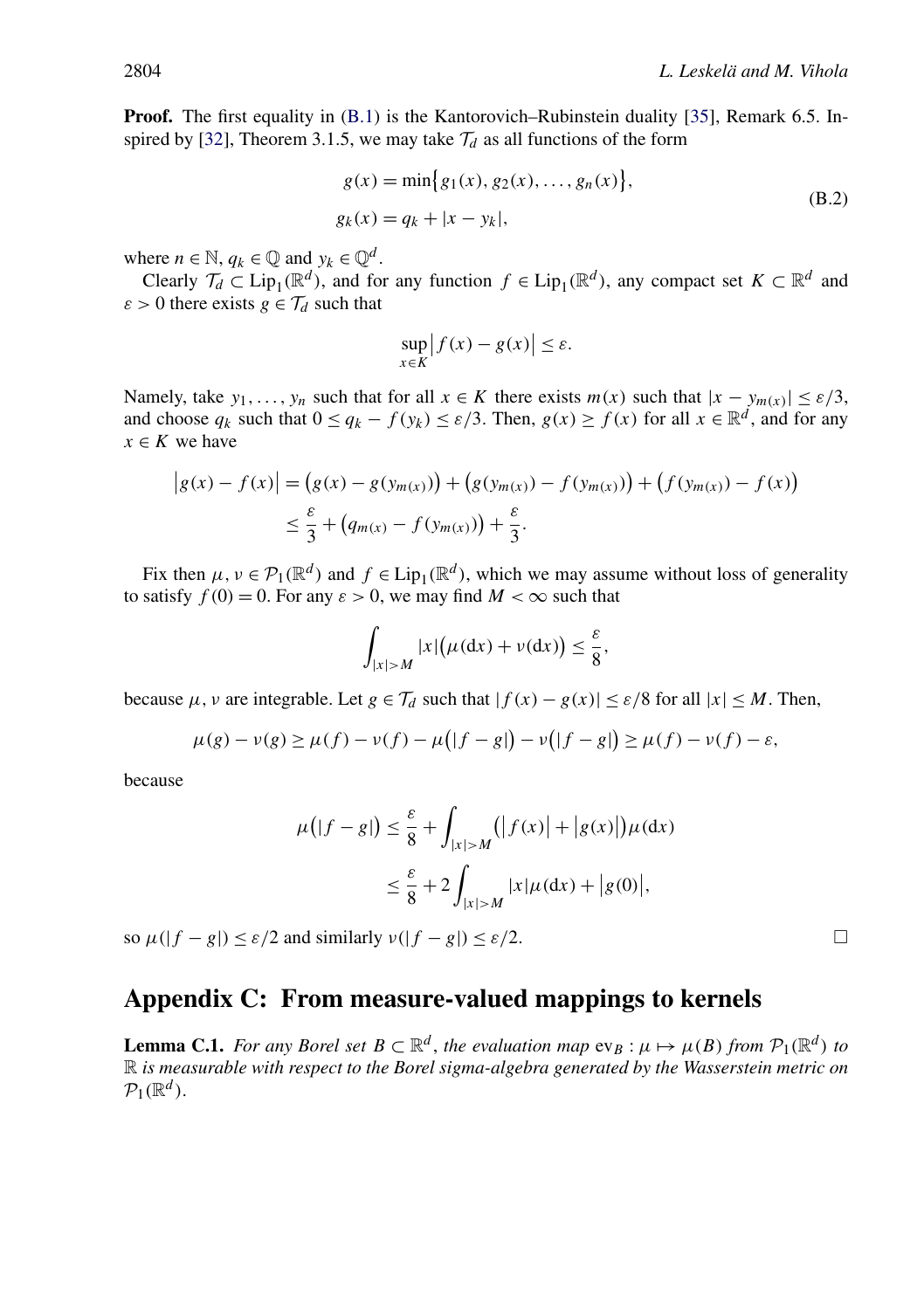<span id="page-22-0"></span>**Proof.** Assume first that *B* is open. Let  $f_n$  be bounded positive continuous functions such that  $f_n \uparrow \mathbf{1}_B$  pointwise; such functions exist by Urysohn's lemma.

Note that for each *n*, the map  $\Phi_n : \mathcal{P}_1(\mathbb{R}^d) \to \mathbb{R}$  defined by  $\Phi_n(\mu) = \mu(f_n)$  is continuous and thus measurable. Furthermore, the monotone convergence theorem implies that  $\Phi_n(\mu) \uparrow \text{ev}_B(\mu)$ for every  $\mu$  in  $\mathcal{P}_1(\mathbb{R}^d)$ . Thus the map ev<sub>B</sub> is measurable, being a pointwise limit of measurable maps.

We next show that the claim holds for any Borel set. Denote by  $\mathcal E$  the collection of Borel sets  $B \subset \mathbb{R}^d$  such that ev<sub>B</sub> is measurable. If *A*,  $B \in \mathcal{E}$  and  $A \subset B$ , then ev<sub>B\A</sub>( $\mu$ ) = ev<sub>B</sub>( $\mu$ ) – ev<sub>A</sub>( $\mu$ ), so  $B \setminus A \in \mathcal{E}$ . Similarly, one can show that  $\mathcal E$  is closed under monotone unions, and clearly  $\mathbb{R}^d \in \mathcal{E}$ . We conclude that  $\mathcal{E}$  is a Dynkin's  $\lambda$ -system which contains the open sets of  $\mathbb{R}^d$ . Because the collection of open sets is closed under finite intersections, an application of a monotone class theorem ([\[17\]](#page-23-0), Theorem 1.1), shows that  $\mathcal E$  contains all Borel sets of  $\mathbb R^d$ .

## **Acknowledgements**

We thank Eero Saksman, Julio Backhoff and a referee for useful remarks. L. Leskelä was working at the University of Jyväskylä while the major part of this article was written. M. Vihola was supported by the Academy of Finland projects 250575 and 274740.

## **References**

- [1] Ambrosio, L., Gigli, N. and Savaré, G. (2008). *Gradient Flows in Metric Spaces and in the Space of Probability Measures*, 2nd ed. *Lectures in Mathematics ETH Zürich*. Basel: Birkhäuser. [MR2401600](http://www.ams.org/mathscinet-getitem?mr=2401600)
- [2] Andrieu, C. and Roberts, G.O. (2009). The pseudo-marginal approach for efficient Monte Carlo computations. *Ann*. *Statist*. **37** 697–725. [MR2502648](http://www.ams.org/mathscinet-getitem?mr=2502648)
- [3] Andrieu, C. and Vihola, M. (2015). Convergence properties of pseudo-marginal Markov chain Monte Carlo algorithms. *Ann*. *Appl*. *Probab*. **25** 1030–1077. [MR3313762](http://www.ams.org/mathscinet-getitem?mr=3313762)
- [4] Andrieu, C. and Vihola, M. (2016). Establishing some order amongst exact approximations of MCMCs. *Ann*. *Appl*. *Probab*. To appear.
- [5] Beiglböck, M., Henry-Labordère, P. and Penkner, F. (2013). Model-independent bounds for option prices – A mass transport approach. *Finance Stoch*. **17** 477–501. [MR3066985](http://www.ams.org/mathscinet-getitem?mr=3066985)
- [6] Beiglböck, M. and Juillet, N. (2016). On a problem of optimal transport under marginal martingale constraints. *Ann*. *Probab*. **44** 42–106. [MR3456332](http://www.ams.org/mathscinet-getitem?mr=3456332)
- [7] Borglin, A. and Keiding, H. (2002). Stochastic dominance and conditional expectation An insurance theoretical approach. *Geneva Pap*. *Risk Insur*., *Theory* **27** 31–48.
- [8] Caracciolo, S., Pelissetto, A. and Sokal, A.D. (1990). Nonlocal Monte Carlo algorithm for selfavoiding walks with fixed endpoints. *J*. *Stat*. *Phys*. **60** 1–53. [MR1063212](http://www.ams.org/mathscinet-getitem?mr=1063212)
- [9] Dolinsky, Y. and Soner, H.M. (2014). Martingale optimal transport and robust hedging in continuous time. *Probab*. *Theory Related Fields* **160** 391–427. [MR3256817](http://www.ams.org/mathscinet-getitem?mr=3256817)
- [10] Fontbona, J., Guérin, H. and Méléard, S. (2010). Measurability of optimal transportation and strong coupling of martingale measures. *Electron*. *Commun*. *Probab*. **15** 124–133. [MR2643592](http://www.ams.org/mathscinet-getitem?mr=2643592)
- [11] Galichon, A., Henry-Labordère, P. and Touzi, N. (2014). A stochastic control approach to no-arbitrage bounds given marginals, with an application to lookback options. *Ann*. *Appl*. *Probab*. **24** 312–336. [MR3161649](http://www.ams.org/mathscinet-getitem?mr=3161649)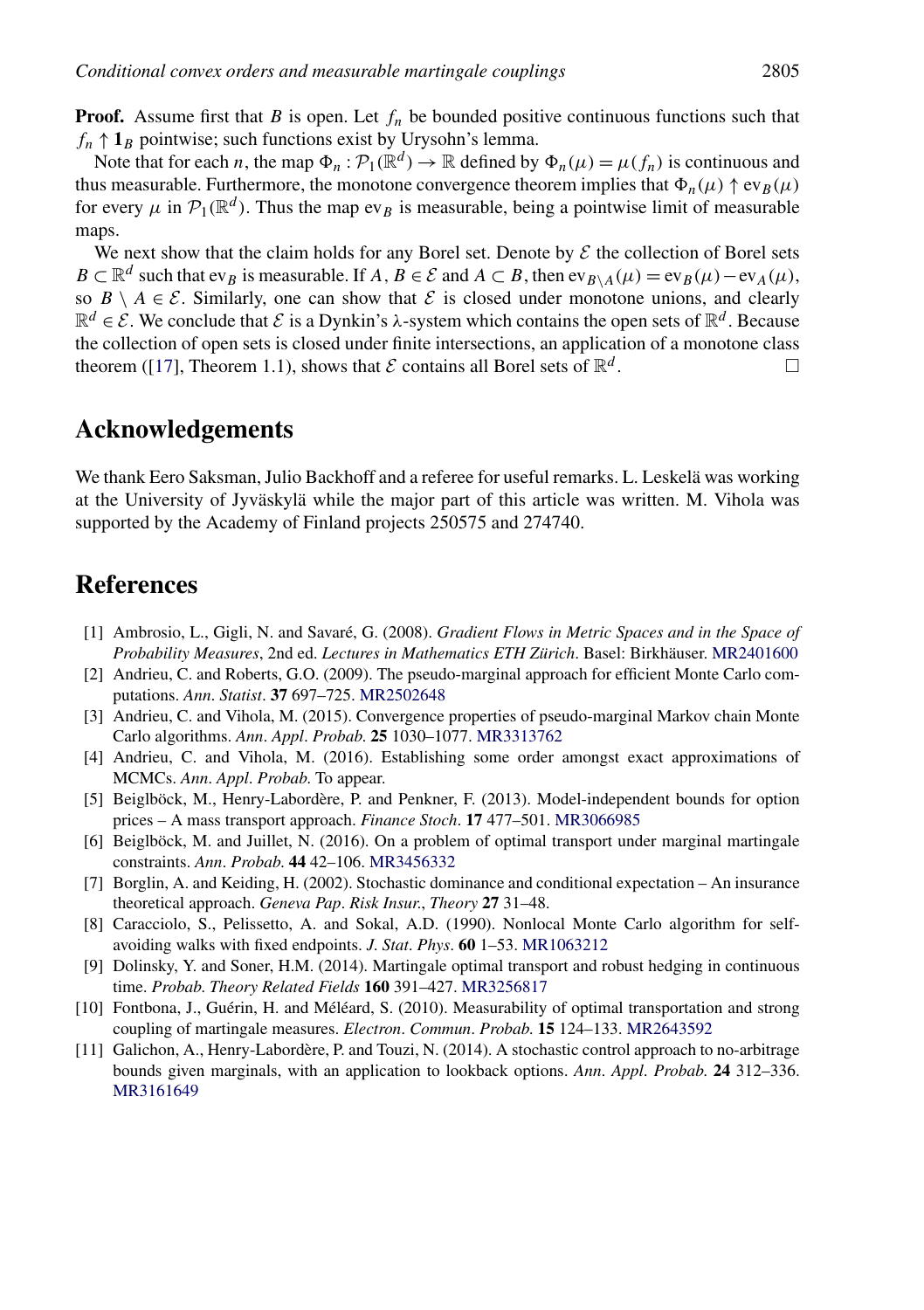- <span id="page-23-0"></span>[12] Himmelberg, C.J. (1975). Measurable relations. *Fund*. *Math*. **87** 53–72. [MR0367142](http://www.ams.org/mathscinet-getitem?mr=0367142)
- [13] Hirsch, F., Profeta, C., Roynette, B. and Yor, M. (2011). *Peacocks and Associated Martingales*, *with Explicit Constructions*. *Bocconi & Springer Series* **3**. Milan: Springer. [MR2808243](http://www.ams.org/mathscinet-getitem?mr=2808243)
- [14] Hirshberg, A. and Shortt, R.M. (1998). A version of Strassen's theorem for vector-valued measures. *Proc*. *Amer*. *Math*. *Soc*. **126** 1669–1671. [MR1443832](http://www.ams.org/mathscinet-getitem?mr=1443832)
- [15] Hobson, D. and Neuberger, A. (2012). Robust bounds for forward start options. *Math*. *Finance* **22** 31–56. [MR2881879](http://www.ams.org/mathscinet-getitem?mr=2881879)
- [16] Hobson, D.G. (1998). The maximum maximum of a martingale. In *Séminaire de Probabilités XXXII*. *Lecture Notes in Math*. **1686** 250–263. Berlin: Springer. [MR1655298](http://www.ams.org/mathscinet-getitem?mr=1655298)
- [17] Kallenberg, O. (2002). *Foundations of Modern Probability*, 2nd ed. *Probability and Its Applications*. New York: Springer. [MR1876169](http://www.ams.org/mathscinet-getitem?mr=1876169)
- [18] Kellerer, H.G. (1972). Markov-Komposition und eine Anwendung auf Martingale. *Math*. *Ann*. **198** 99–122. [MR0356250](http://www.ams.org/mathscinet-getitem?mr=0356250)
- [19] Kertz, R.P. and Rösler, U. (2000). Complete lattices of probability measures with applications to martingale theory. In *Game Theory*, *Optimal Stopping*, *Probability and Statistics*. *Institute of Mathematical Statistics Lecture Notes – Monograph Series* **35** 153–177. Beachwood, OH: IMS. [MR1833858](http://www.ams.org/mathscinet-getitem?mr=1833858)
- [20] Kuratowski, K. and Ryll-Nardzewski, C. (1965). A general theorem on selectors. *Bull*. *Acad*. *Polon*. *Sci*., *Sér*. *Sci*. *Math*. *Astron*. *Phys*. **13** 397–403. [MR0188994](http://www.ams.org/mathscinet-getitem?mr=0188994)
- [21] Leisen, F. and Mira, A. (2008). An extension of Peskun and Tierney orderings to continuous time Markov chains. *Statist*. *Sinica* **18** 1641–1651. [MR2469328](http://www.ams.org/mathscinet-getitem?mr=2469328)
- [22] Leskelä, L. (2010). Stochastic relations of random variables and processes. *J*. *Theoret*. *Probab*. **23** 523–546. [MR2644874](http://www.ams.org/mathscinet-getitem?mr=2644874)
- [23] Lowther, G. (2008). Fitting martingales to given marginals. Preprint. Available at [arXiv:0808.2319v1.](http://arxiv.org/abs/arXiv:0808.2319v1)
- [24] Marshall, A.W. and Olkin, I. (1979). *Inequalities*: *Theory of Majorization and Its Applications*. *Mathematics in Science and Engineering* **143**. New York: Academic Press. [MR0552278](http://www.ams.org/mathscinet-getitem?mr=0552278)
- [25] Müller, A. and Stoyan, D. (2002). *Comparison Methods for Stochastic Models and Risks*. *Wiley Series in Probability and Statistics*. Chichester: Wiley. [MR1889865](http://www.ams.org/mathscinet-getitem?mr=1889865)
- [26] Peskun, P.H. (1973). Optimum Monte-Carlo sampling using Markov chains. *Biometrika* **60** 607–612. [MR0362823](http://www.ams.org/mathscinet-getitem?mr=0362823)
- [27] Rüschendorf, L. (1991). On conditional stochastic ordering of distributions. *Adv*. *in Appl*. *Probab*. **23** 46–63. [MR1091092](http://www.ams.org/mathscinet-getitem?mr=1091092)
- [28] Shaked, M. and Shanthikumar, J.G. (2007). *Stochastic Orders*. *Springer Series in Statistics*. New York: Springer. [MR2265633](http://www.ams.org/mathscinet-getitem?mr=2265633)
- [29] Shortt, R.M. (1983). Strassen's marginal problem in two or more dimensions. *Z*. *Wahrsch*. *Verw*. *Gebiete* **64** 313–325. [MR0716489](http://www.ams.org/mathscinet-getitem?mr=0716489)
- [30] Srivastava, S.M. (1998). *A Course on Borel Sets*. *Graduate Texts in Mathematics* **180**. New York: Springer. [MR1619545](http://www.ams.org/mathscinet-getitem?mr=1619545)
- [31] Strassen, V. (1965). The existence of probability measures with given marginals. *Ann*. *Math*. *Stat*. **36** 423–439. [MR0177430](http://www.ams.org/mathscinet-getitem?mr=0177430)
- [32] Stroock, D.W. (1993). *Probability Theory*, *an Analytic View*. Cambridge: Cambridge Univ. Press. [MR1267569](http://www.ams.org/mathscinet-getitem?mr=1267569)
- [33] Szekli, R. (1995). *Stochastic Ordering and Dependence in Applied Probability*. *Lecture Notes in Statistics* **97**. New York: Springer. [MR1329324](http://www.ams.org/mathscinet-getitem?mr=1329324)
- [34] Tierney, L. (1998). A note on Metropolis–Hastings kernels for general state spaces. *Ann*. *Appl*. *Probab*. **8** 1–9. [MR1620401](http://www.ams.org/mathscinet-getitem?mr=1620401)
- [35] Villani, C. (2009). *Optimal Transport*: *Old and New*. *Grundlehren der Mathematischen Wissenschaften* [*Fundamental Principles of Mathematical Sciences*] **338**. Berlin: Springer. [MR2459454](http://www.ams.org/mathscinet-getitem?mr=2459454)
- [36] Whitt, W. (1980). Uniform conditional stochastic order. *J*. *Appl*. *Probab*. **17** 112–123. [MR0557440](http://www.ams.org/mathscinet-getitem?mr=0557440)